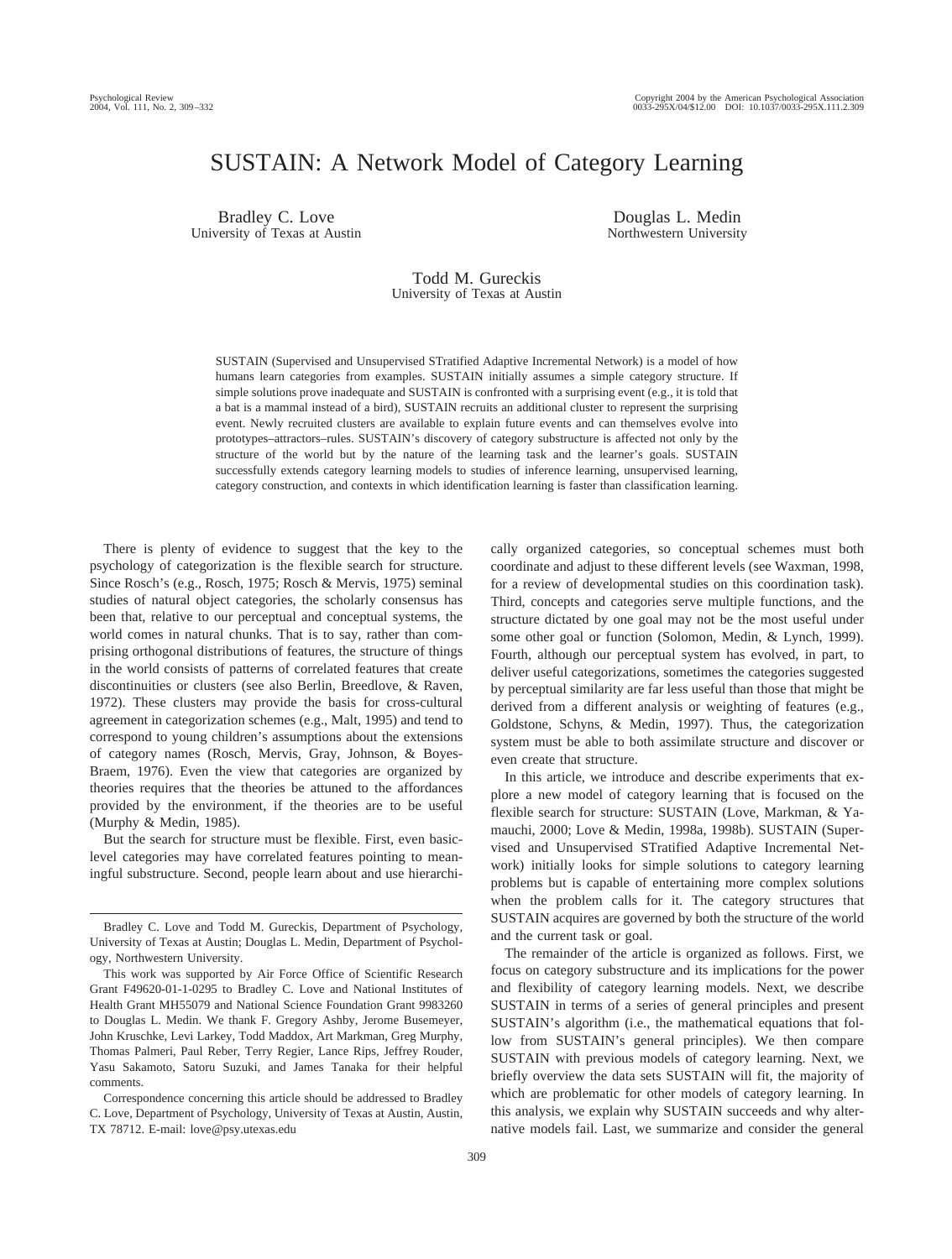implications of the SUSTAIN framework. The key contribution of SUSTAIN is to successfully extend models of category learning to a number of paradigms where other models either have not been applied or lead to incorrect predictions.

#### Flexibility and the Importance of Category Substructure

One challenge a human learner faces is uncovering the appropriate substructures within categories. Learning the substructure of a category enables the learner to both correctly classify instances of the concept and to make appropriate inferences. For example, even though both lions and horses are members of the category *mammals,* inferences that hold for lions may not hold for horses because these animals fall in different subcategories or conceptual clusters (felines vs. ungulates).

Learning the substructure of a category is not a trivial matter. The internal structure of a category can be highly nonlinear. For example, spoons tend to be large and wooden or small and made of steel. For the category *spoon,* there is not a characteristic weighting of the dimensions of material and size; rather, there are two distinct subgroups or conceptual clusters that contain opposite values on these two dimensions. Learning models that assume a simple category structure, such as prototype models (Posner & Keele, 1968), are unable to learn categories that have a rich internal structure. For example, the prototype for the category spoon would be situated (in representational space) between the large wooden spoons and the small steel spoons (Medin & Shoben, 1988). The prototype for the category spoon does not capture the distinct subtypes and would lead to inappropriate classifications and inferences. The prototype model is not an adequate model of human learning and category representation because it is too simple and inflexible.

In general, the complexity of the learner needs to be matched to the complexity of the learning problem. In the previous example, the complexity of the prototype model was insufficient to master the learning problem. Prototype models are biased only to learn categories that have a linear structure. Learning problems in which the decision boundary (in a multidimensional representational space) is highly irregular or in which there are multiple boundaries (e.g., all the members of a category do not fall inside one contiguous region of representational space) cannot be learned by a prototype model. Early neural network models (e.g., Rosenblatt, 1958) have similar limitations (Minsky & Papert, 1969).

More complex models can master nonlinear structures but may have difficulty with simpler structures. For example, a backpropagation model (Rumelhart, Hinton, & Williams, 1986) with many hidden units can learn complex decision boundaries but will perform poorly on a simple problem. For simple learning problems, overly complex models will tend to generalize poorly by overfitting the training data. Thus, making a model too powerful or too weak is undesirable. Geman, Bienenstock, and Doursat (1992) termed this tradeoff between data fitting and generalization as the *bias–variance dilemma.* In brief, when a model is too simple, it is overly biased and cannot learn the correct boundaries. Conversely, when a model is too powerful, it masters the training set, but the boundaries it learns may be somewhat arbitrary and highly influenced by the training sample, leading to poor generalization.

#### Flexible Power Through Incremental Adaptation

The complexity of learning models is usually fixed prior to learning. For example, in network models, the number of intermediate-level processing units (which governs model complexity) is usually chosen in advance (e.g., the number of hidden units in backpropagation model is set at the start of a simulation). The problem may not be avoidable by treating the number of intermediate units as an additional parameter, because certain architectures may be preferable at certain stages of the learning process. For example, Elman (1994) provided computational evidence (which seems in accord with findings from developmental psychology) that beginning with a simple network and adding complexity as learning progresses improve overall performance.

Ideally, a learner would adapt its complexity to the complexity of the learning problem. Indeed, some learning models have an adaptive architecture and adopt this approach. For example, some models begin large and reduce unneeded complexity (Busemeyer & McDaniel, 1997; Karnin, 1990), whereas other adaptive architecture models (including SUSTAIN) begin small and expand as needed (Ash, 1989; Azimi-Sadjadi, Sheedvash, & Trujillo, 1993; Carpenter, Grossberg, & Reynolds, 1991; Cho, 1997; Fahlman & Lebiere, 1990; Kruschke & Movellan, 1991).

Adaptive architecture learning models can be very effective in mastering a wide range of learning problems because they can adapt their complexity to the current problem. Humans face a similar challenge. Some categories have a very simple structure, whereas others can be complex. Accordingly, learning how to properly classify items as members of Category A or B can be almost trivial (e.g., when the value of a single input dimension determines membership) or can be so difficult that no regularity is discovered (e.g., rote memorization of every category member is required to determine membership). One possibility is that human learning follows the same trajectory, starting simple and adding complexity only as needed.

#### Multiple Goals and Functions

The analogy between machine learning and human learning can only be taken so far. The complexity of a machine learning problem can be equated with the complexity of the function that maps inputs (e.g., the stimulus to be classified) to outputs (e.g., the category membership of the stimulus). Human learning is not as easily (or as accurately) described in these terms alone.

For example, the category representation a human learner forms may be highly dependent on the current goals of the learner (e.g., Barsalou, 1985, 1991) and how categories are used (Love, 2003; Markman & Makin, 1998; Markman & Ross, 2003; Ross, 1996, 1997). Categories are often organized around these goals and conceptual structures are optimized to serve these goals (Medin, Lynch, Coley, & Atran, 1997). In a similar fashion, different conceptual functions (e.g., classification learning, inference learning, communication) all orient human learners toward different sources of information and may lead to different category representations, even when the structure of the information presented to the human learner is held constant. Depending on the task and learner's goals, the learner may spontaneously develop categories (so-called "unsupervised learning") or conceptual organization may be strongly constrained by feedback ("supervised learning").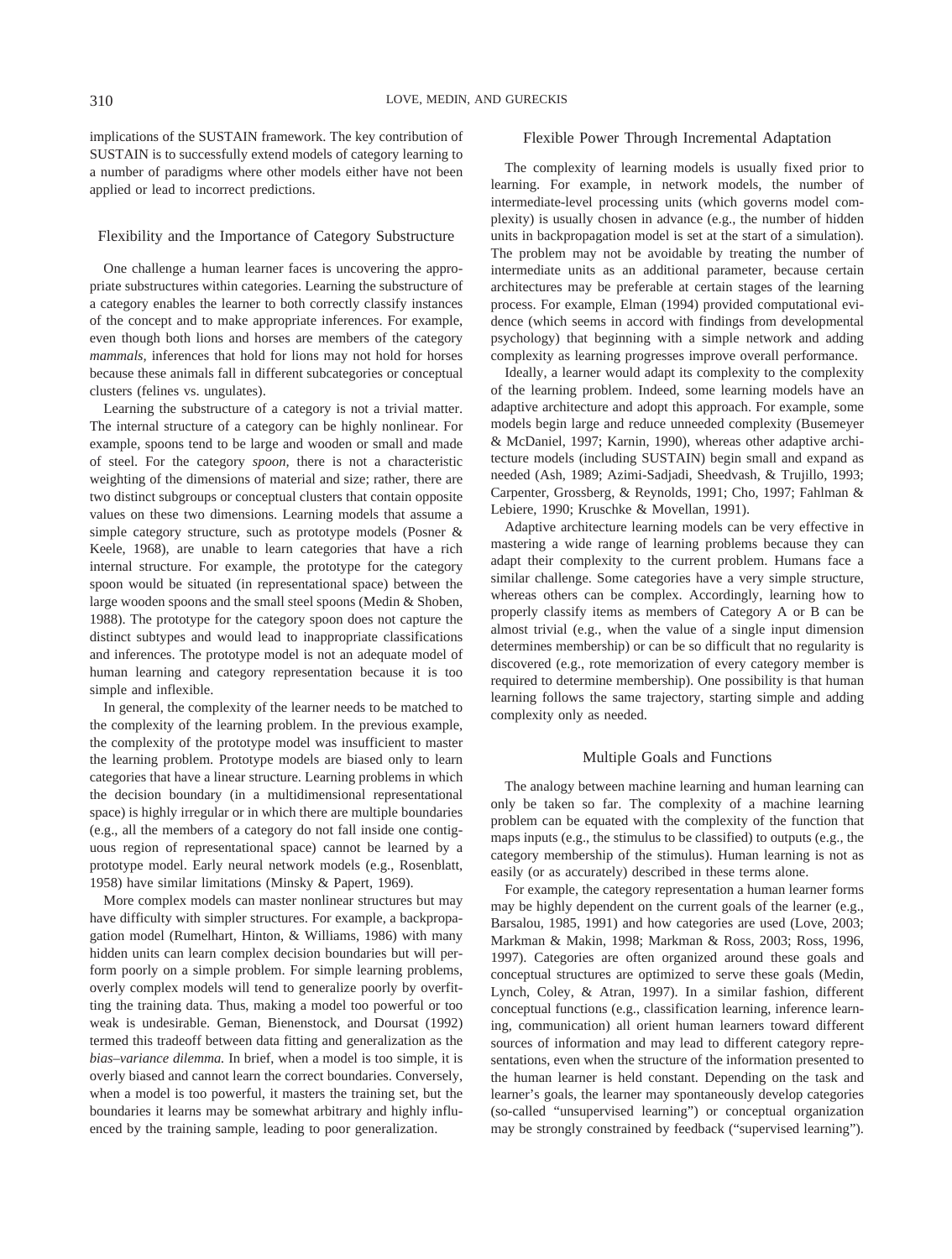A flexible model for learning about structure should be able to address a range of goals, tasks, and functions. As we show, SUSTAIN is able to do this.

The SUSTAIN model is intended as an account of how humans incrementally discover the substructure of categories. SUSTAIN matches its complexity to that of the learning problem but in a manner that is goal dependent and highly influenced by the learning mode engaged. These characteristics of SUSTAIN allow it to account for aspects of human learning that no other current model addresses.

# Overview of SUSTAIN

SUSTAIN is a clustering model of human category learning. The basic components of the model are illustrated in Figure 1. Starting at the bottom of the figure, perceptual information is translated into a set of features that is organized along a set of dimensions. The example in the figure has values for shape, color, and the category label. Attentional tunings are learned for these dimensions. These tunings determine the importance of each feature dimension. The internal representations in the model consist of a set of clusters that are each associated with a category. The model attempts to assign a new instance to an existing cluster. This assignment can be done through an unsupervised learning procedure, although feedback can be used to determine if the initial assignment is correct. When the assignment is incorrect, a new cluster is formed to represent the current instance. Classification decisions are based on the cluster to which an instance is assigned.

# Principles of SUSTAIN

SUSTAIN embodies five interrelated principles:

1. It is initially directed toward simple solutions.



*Figure 1.* The basic components of the SUSTAIN model. First, the stimulus is encoded (in this case there are three binary-valued dimensions: two perceptual dimensions and the category label). The representational space is contorted (shrunk or stretched along each dimension) by the attentional mechanism. The clusters (in this case there are three) compete to respond to the stimulus. The cluster closest to the stimulus in representational space wins (through cluster competition; note the inhibitory connections among the three clusters). The winning cluster predicts the queried–unknown stimulus dimension value (in this case the category label) by sending a signal to the output units forming the queried dimension. These output units in turn serve as inputs to the decision procedure, which generates the response.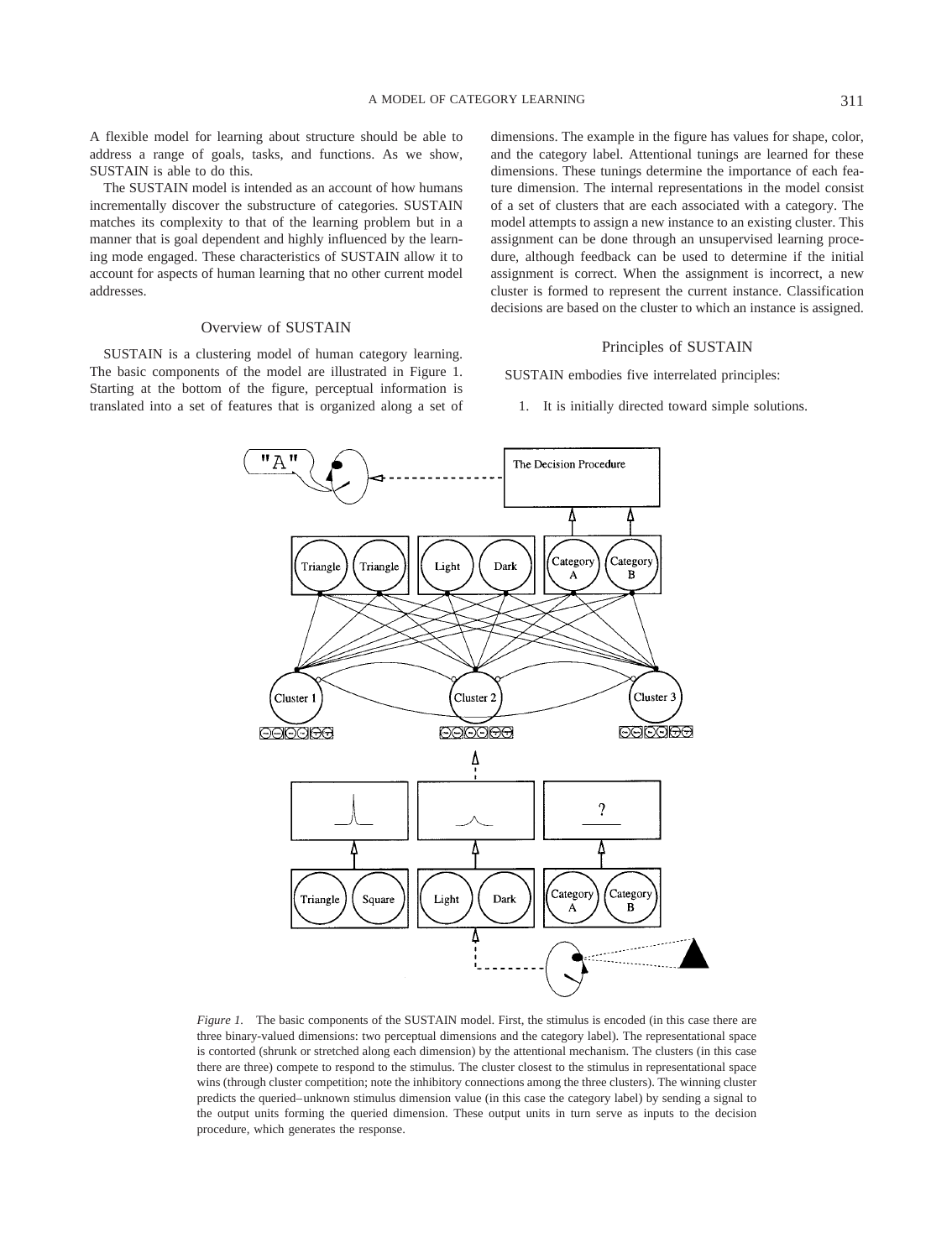- 2. Similar stimulus items cluster together in memory.
- 3. Learning involves unsupervised and supervised processes.
- 4. Feedback affects the inferred category structure.
- 5. Cluster selection is competitive.

#### *Principle 1: Simple First*

SUSTAIN is initially directed toward simple solutions. SUSTAIN is biased toward simple solutions because it initially contains only one cluster and adds clusters (i.e., complexity) as needed. Its selective attention mechanism further serves to bias SUSTAIN toward simple solutions by focusing SUSTAIN on a subset of the possible stimulus dimensions that seems most predictive at the cluster level.

To illustrate SUSTAIN's preference for simple solutions, consider a classification learning problem in which animals must be segregated into Categories A and B. SUSTAIN would initially search for simple rules that segregate the stimuli into the two categories. For example, SUSTAIN would prefer solutions that involve one stimulus dimension (e.g., the items that *can fly* are in Category A, whereas the items that *cannot fly* are in Category B). When these simple solutions prove inadequate, more complex solutions involving multiple stimulus dimensions and exceptions are entertained.

There is one caveat—because SUSTAIN is an incremental clustering model, SUSTAIN can occasionally overlook a simple solution if the items are presented in an unfavorable order. Human learners are also susceptible to ordering effects (Bruner, Goodnow, & Austin, 1956; Garner & Whitman, 1965; Goldstone, 1996; Hovland & Weiss, 1953; Medin & Bettger, 1994). Ordering effects primarily arise from SUSTAIN's other principles (e.g., different item orderings lead to a different pattern of feedback, which affects the inferred category structure).

# *Principle 2: Similar Stimulus Items Tend to Cluster Together*

In learning to classify stimuli as members of the category *birds* or *mammals,* SUSTAIN would cluster similar items together. For example, different instances of a bird subtype (e.g., sparrows) could cluster together and form a sparrow (or songbird) cluster instead of leaving separate traces in memory. Clustering is an unsupervised learning process because cluster assignment is done on the basis of similarity, not feedback. Although similarity drives clustering, clustering also drives similarity as attention shifts to stimulus dimensions that yield consistent matches across clusters.

# *Principle 3: SUSTAIN Is Capable of Both Supervised and Unsupervised Learning*

In learning to classify birds and mammals, SUSTAIN would rely on both unsupervised and supervised learning processes. If SUSTAIN had a cluster whose members were small birds and another cluster whose members were four-legged mammals and SUSTAIN was asked to classify a bat, SUSTAIN would predict that a bat is a bird because the bat would be more similar to the

small-bird cluster than to the four-legged mammal cluster (bats are small, have wings, fly, etc.). On receiving feedback (i.e., supervision) indicating that a bat is a mammal, SUSTAIN would recruit a new cluster to represent the bat stimulus.<sup>1</sup> In response to a prediction failure, SUSTAIN adds a cluster centered in representational space on the misclassified input. The next time SUSTAIN is exposed to the bat or another similar bat, SUSTAIN would correctly predict that a bat is a mammal. This example also illustrates how SUSTAIN can entertain more complex solutions when necessary (see Principle 1) through cluster recruitment.

An external oracle or teacher need not alert SUSTAIN to inappropriate clusterings. In cases in which there is no feedback (i.e., unsupervised learning), SUSTAIN is self-supervising. SUSTAIN recruits a new cluster (centered on the current example) when the similarity between the cluster most similar to the current item and the current item are below a threshold. In such cases, the most similar cluster does not strongly enough predict the current item and a new cluster is formed. This recruitment is analogous to the supervised process. Like the supervised case, SUSTAIN entertains complex solutions (involving numerous clusters) when necessary through cluster recruitment (driven by prediction or expectation failure). In both unsupervised and supervised learning situations, cluster recruitment is triggered by a surprising event.

#### *Principle 4: The Pattern of Feedback Matters*

As the example above illustrates, feedback affects the inferred category structure. Prediction failures on a queried dimension (e.g., the category label in classification learning) result in a cluster being recruited. Different patterns of feedback can lead to different representations being acquired. As we demonstrate later, this principle allows SUSTAIN to predict different acquisition patterns for different learning modes (e.g., inference vs. classification learning) that are informationally equivalent but differ in their pattern of feedback.

#### *Principle 5: Cluster Competition*

Clusters can be seen as competing explanations that attempt to explain the input. As such, the strength of the response of the winning cluster (the cluster the current stimulus is most similar to) is attenuated in the presence of other clusters that are somewhat similar to the current stimulus (cf. Sloman's, 1997, account of competing explanations in reasoning).

#### SUSTAIN's Formalization

The previous section presented the principles that underly SUSTAIN. These principles define SUSTAIN at an abstract level. This section explains how those general principles are manifested in an algorithmic model. The principles underlying SUSTAIN are more general than the equations that allow its predictions to be tested. The mapping from SUSTAIN's underlying principles to possible formalisms is likely many to one. The formalism presented here was chosen because it clearly reflects SUSTAIN's principles, allows predictions to be drawn readily, and facilitates comparisons with existing models. In the interests of these goals,

 $1$  Coincidentally, in some cultures bats are considered to be birds (see Lopez, Atran, Coley, Medin, & Smith, 1997).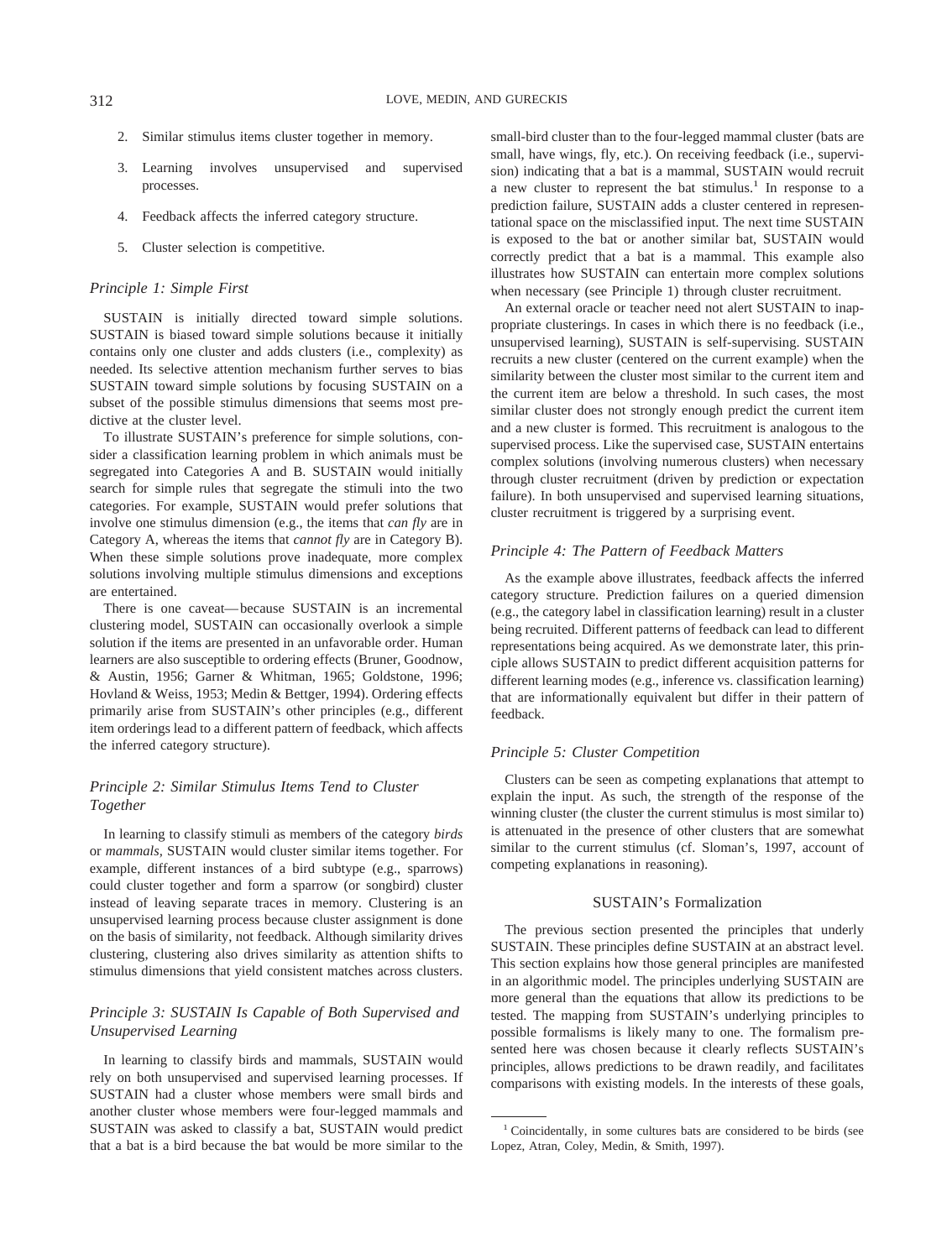SUSTAIN's formalism is idealized (i.e., simplified) when possible. The alternative path would yield a convoluted model containing numerous parameters and special conditions. This section is organized as follows: First, we specify SUSTAIN's input representation. Next, we discuss SUSTAIN's parameters. Finally, we present the equations that determine SUSTAIN's behavior.

#### *Stimulus and Trial Representation*

Stimuli are represented as vector frames where the dimensionality of the vector is equal to the dimensionality of the stimuli. The category label is also included as a stimulus dimension. Thus, stimuli that vary on three perceptual dimensions (e.g., size, shape, and color) and are members of one of two categories would require a vector frame with four dimensions. All simulations in this article involve nominal stimulus dimensions, as opposed to continuous stimulus dimensions (which SUSTAIN can also represent). A four-dimensional, binary-valued stimulus (e.g., three perceptual dimensions and the category label) can be thought of as a fourcharacter string (e.g., 1 2 1 1) in which each character represents a stimulus dimension (e.g., the first character could denote the size dimension, with a *1* indicating a small stimulus and a *2* indicating a large stimulus). This notation is used throughout the article.

Of course, a learning trial usually involves an incomplete stimulus representation. For example, in classification learning all the perceptual dimensions are known, but the category-label dimension is unknown and queried. After the learner responds to the query, corrective feedback is provided. Assuming the fourth stimulus dimension is the category-label dimension, the classification trial for the above stimulus is represented as  $1\ 2\ 1\ ? \rightarrow 1\ 2\ 1\ 1$ .

On every classification trial, the category-label dimension is queried and corrective feedback indicating the category membership of the stimulus is provided. In contrast, on inference learning trials, participants are given the category membership of the item but must infer an unknown stimulus dimension. Possible inference learning trials for the above stimulus description are as follows:  $?211 \rightarrow 1211, 1 ? 11 \rightarrow 1211$ , and  $12? 1 \rightarrow 1211$ . Notice that inference and classification learning provide the learner with the same stimulus information after feedback (though the pattern of feedback varies).

Both classification and inference learning are supervised learning tasks. Unsupervised learning does not involve informative feedback. In unsupervised learning, every item is considered to be a member of the same category (i.e., the only category). Thus, the category-label dimension is unitary valued and uninformative.

To represent a nominal stimulus dimension that can display multiple values, SUSTAIN devotes multiple input units. To represent a nominal dimension containing *k* distinct values, *k* input units are used. All the units forming a dimension are set to zero, except for the one unit that denotes the nominal value of the dimension (this unit is set to one). For example, the stimulus dimension of marital status has three values (*single, married, divorced*). The pattern [0 1 0] represents the dimension value of married. A complete stimulus is represented by the vector  $I<sup>pos<sub>ik</sub></sup>$ , where *i* indexes the stimulus dimension and *k* indexes the nominal values for Dimension *i.* For example, if marital status was the third stimulus dimension and the second value was present (i.e., married), then  $I<sup>pos<sub>32</sub></sup>$  would equal one, whereas  $I<sup>pos<sub>31</sub></sup>$  and  $I<sup>pos<sub>33</sub></sup>$  would equal zero. The pos in  $I<sup>pos</sup>$  denotes that the current stimulus is located at a particular position in a multidimensional representational space. Note (see Figure 1) that SUSTAIN's output unit layer mirrors the input layer.

#### *SUSTAIN's Parameters and Fit*

SUSTAIN was simulated in a manner as consistent as possible with the procedures used in the original human experiments. For example, the same trial randomization procedures and stopping criteria were used for both human participants and SUSTAIN's simulations. Unlike the human results, which are averages of relatively small groups of individuals, SUSTAIN's performance is calculated by averaging over thousands of individual simulations to ensure that all means replicate to the level of precision reported.

Ideally, the variation observed across human participants would be compared with that across SUSTAIN simulations. Unfortunately, many of the original studies do not report human variance in a manner that allows for such comparisons to be made. In cases where these comparisons can be made, such as in the unsupervised studies considered here, SUSTAIN's predictions for variability are confirmed. Nevertheless, the focus of the fits is on group means.

For each human-study fit, the qualitative pattern of behavioral findings (supported by statistical tests of significance) is stated, as are the mean data (e.g., average number of blocks required to reach a learning criterion, overall accuracy, etc.). SUSTAIN's parameters are adjusted to minimize the sum of squared error among these data means and the means calculated by averaging over thousands of SUSTAIN simulations. A genetic algorithm is used to accomplish this minimization (Levine, 1996).

Although this parameter tuning improves SUSTAIN's fit, SUSTAIN's behavior is not extremely sensitive to the particular values of the parameters. There are certain behaviors that SUS-TAIN cannot display no matter how the parameters are adjusted. The first 4 rows of Table 1 list SUSTAIN's basic parameters along with a brief description of the function of each parameter, the

| Table 1                                                        |  |  |  |  |
|----------------------------------------------------------------|--|--|--|--|
| SUSTAIN's Best Fitting Parameters for All Data Sets Considered |  |  |  |  |

| Function/adjusts     | Symbol                      | All studies | Six types | First/last name | Infer./class. | Unsupervised |
|----------------------|-----------------------------|-------------|-----------|-----------------|---------------|--------------|
| Attentional focus    |                             | 2.844642    | 9.01245   | 4.349951        | 1.016924      | 9.998779     |
| Cluster competition  |                             | 2.386305    | 1.252233  | 5.925613        | 3.97491       | 6.396300     |
| Decision consistency |                             | 12.0        | 16.924073 | 15.19877        | 6.514972      | 1.977312     |
| Learning rate        |                             | 0.09361126  | 0.092327  | 0.0807908       | 0.1150532     | 0.096564     |
| Category focus       | $\Lambda_{\text{label}}$    | 5.150151    |           |                 | 12.80691      |              |
| Distinct focus       | $\Lambda_{\text{distinct}}$ | 4.61733     |           | 5.213135        |               |              |

*Note.* Dashes indicate that the parameter was not applicable to the simulation. Infer.  $=$  inference; class.  $=$  classification.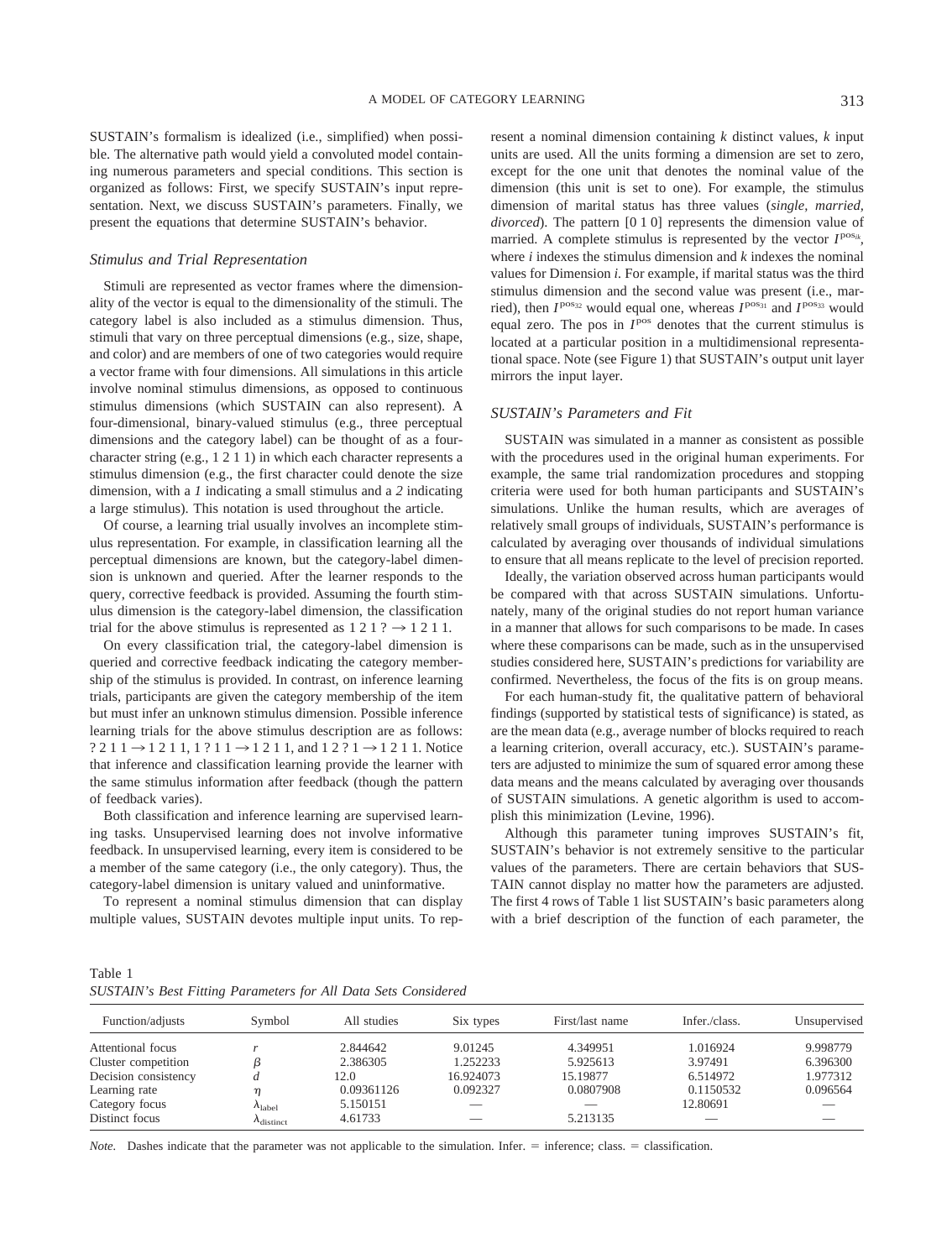symbol used to denote each parameter, and the value that provides the best fit for each study. These four parameters are used to fit the data in all studies.

Other parameters appear in particular studies. For example, in the unsupervised learning studies, SUSTAIN's cluster recruitment mechanism creates a new cluster when the current item is not sufficiently similar to any existing cluster. This threshold is captured by the parameter  $\tau$ . The parameter  $\tau$  can range between 0 and 1 but is somewhat arbitrarily set to .5 for all simulations. We chose the intermediate value to simplify the process of fitting and analyzing SUSTAIN. In other words,  $\tau$  could be treated as a free parameter, but in the data fits presented here it is treated as a fixed value.

Some simulations demanded that the input presentation be parameterized because the original human learning study (from which the data simulated were drawn) did not equate the saliency of a feature dimension to that of the other dimensions. This stimulus parameter allowed SUSTAIN to alter the initial saliency of the uncontrolled dimension. In all cases, the values of these parameters appear sensible.

To demonstrate that SUSTAIN can simultaneously account for all of the key findings, a set of parameters (see Table 1 under the heading "All studies") was uncovered that allows SUSTAIN to capture the qualitative pattern of all of the studies reported in this article.2 That SUSTAIN can capture the qualitative pattern of all of the studies with one set of parameters suggests that SUSTAIN's principles govern its performance rather than its specific parameter setting. It is important to note that the manner in which SUSTAIN fits each data set in the omnibus and individual fits is the same.

#### *Mathematical Formulation of SUSTAIN*

Each cluster has a receptive field for each stimulus dimension. A cluster's receptive field for a given dimension is centered at the cluster's position along that dimension. The position of a cluster within a dimension indicates the cluster's expectations for its members. The left panel of Figure 2 shows two receptive fields at different positions.

The tuning of a receptive field (as opposed to the position of a receptive field) determines how much attention is being devoted to the stimulus dimension. All the receptive fields for a stimulus dimension have the same tuning (i.e., attention is dimension-wide as opposed to cluster-specific). A receptive field's tuning changes as a result of learning. This change in receptive field tuning implements SUSTAIN's selective attention mechanism. Dimensions that are highly attended to develop peaked tunings, whereas dimensions that are not well attended to develop broad tunings. The right panel of Figure 2 shows two receptive fields with different tunings. Dimensions that provide consistent information at the cluster level receive greater attention.

Mathematically, receptive fields have an exponential shape, with a receptive field's response decreasing exponentially as distance from its center increases. The activation function for a dimension is

$$
\alpha(\mu) = \lambda e^{-\lambda \mu}, \tag{1}
$$

where  $\lambda$  is the tuning of the receptive field,  $\mu$  is the distance of the stimulus from the center of the field, and  $\alpha(\mu)$  denotes the response of the receptive field to a stimulus falling  $\mu$  units from the center of the field. The choice of exponentially shaped receptive fields is motivated by Shepard's (1987) work on stimulus generalization.

Although receptive fields with different  $\lambda$ s have different shapes (ranging from a broad to a peaked exponential), for any  $\lambda$ , the area underneath a receptive field is constant:

$$
\int_0^\infty \alpha(\mu)d\mu = \int_0^\infty \lambda e^{-\lambda\mu}d\mu = 1.
$$
 (2)

For a given  $\mu$ , the  $\lambda$  that maximizes  $\alpha(\mu)$  can be computed from the derivative

$$
\frac{\partial \alpha}{\partial \lambda} = e^{-\lambda \mu} (1 - \lambda \mu). \tag{3}
$$

These properties of exponentials prove useful in formulating SUSTAIN.

With nominal stimulus dimensions, the distance  $\mu_{ij}$  (from 0 to 1) between the *i*th dimension of the stimulus and Cluster *j*'s position along the *i*th dimension is

$$
\mu_{ij} = \frac{1}{2} \sum_{k=1}^{v_i} |I^{\text{pos}_{ik}} - H_j^{\text{pos}_{ik}}|,\tag{4}
$$

where  $v_i$  is the number of different nominal values on the *i*th dimension, *I* is the input representation (as described in a previous section), and  $H_j^{\text{pos}_{ik}}$  is Cluster *j*'s position on the *i*th dimension for Value *k* (the sum of all *k*s for a dimension is 1). The position of a cluster in a nominal dimension is actually a probability distribution that can be interpreted as the probability of displaying a value given that an item is a member of the cluster. To return to a previous example involving marital status, a cluster in which 20% of the members are single, 45% are married, and 35% are divorced will converge to the location [.20 .45 .35] within the marital status dimension. The distance  $\mu_{ij}$  will always be between 0 and 1 (inclusive).

The activation of a cluster is given by

$$
H_j^{\text{act}} = \frac{\sum_{i=1}^m (\lambda_i)^r e^{-\lambda_i \mu_{ij}}}{\sum_{i=1}^m (\lambda_i)^r},\tag{5}
$$

where  $H_j^{\text{act}}$  is the activation of the *j*th cluster, *m* is the number of stimulus dimensions,  $\lambda_i$  is the tuning of the receptive field for the *i*th input dimension, and  $r$  is an attentional parameter (always nonnegative). When  $r$  is large, input units with tighter tunings (units that seem relevant) dominate the activation function. Dimensions that are highly attended to have larger  $\lambda$ s and greater importance in determining the clusters' activation values. Increasing *r* simply accentuates this effect. If *r* is set to zero, every dimension receives equal attention. Equation 5 sums the responses of the receptive fields for each input dimension and normalizes the sum (again, highly attended dimensions weigh heavily). Cluster

<sup>2</sup> The decision-consistency parameter plays a minor role in the qualitative fit because its function is to scale the results (i.e., toward optimal behavior or chance guessing). Apart from extreme values that result in floor or ceiling effects, this parameter cannot alter SUSTAIN's qualitative predictions.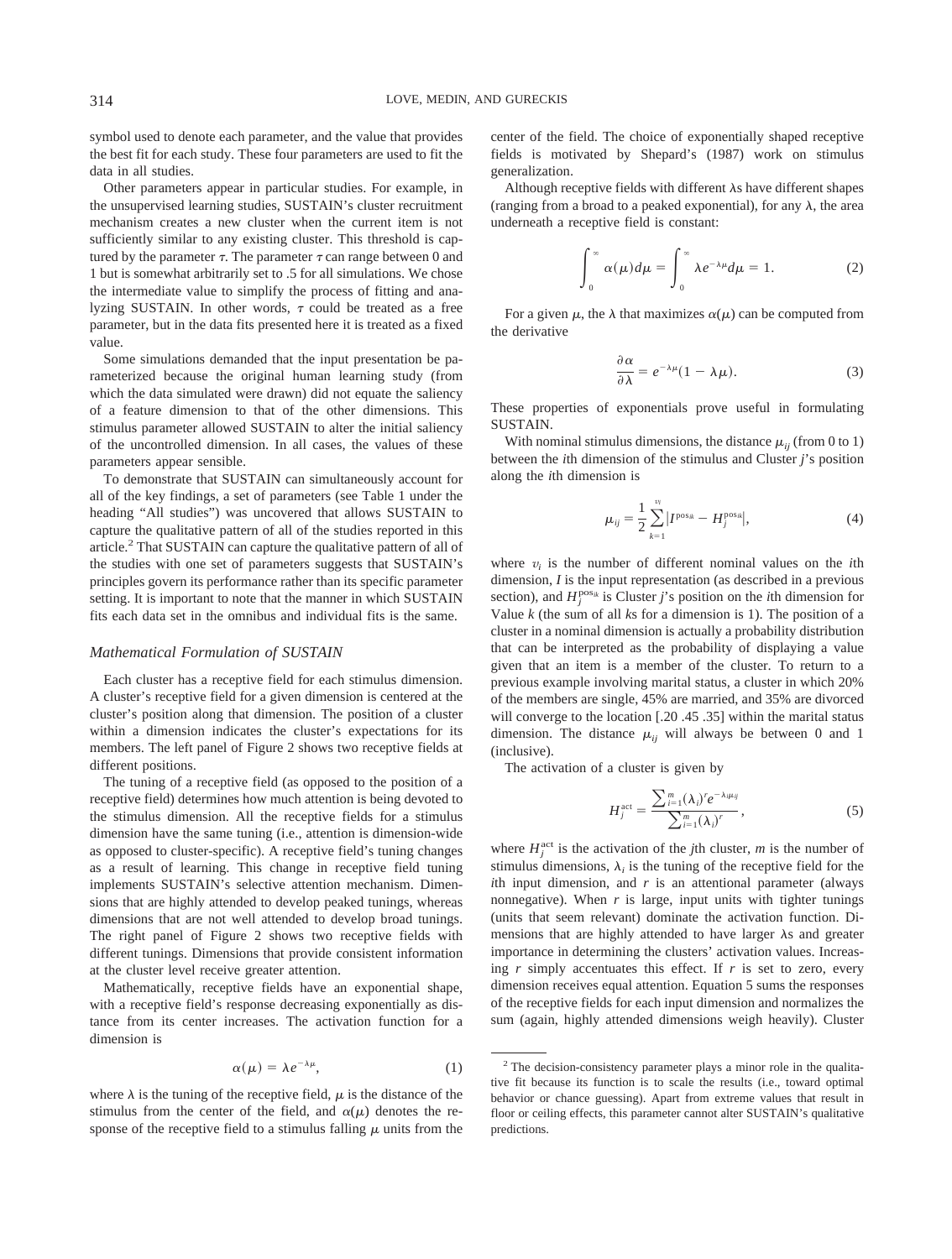

*Figure 2.* Left: Two receptive fields with different positions but the same tunings. Right: Two receptive fields with different tunings but the same positions. A maximal response is elicited when a stimulus falls in the center of a receptive field. Tightly tuned receptive fields (e.g., the taller receptive field in the right panel) can produce stronger responses, but their responses quickly diminish as distance from their center increases.

activation is bound between 0 (exclusive) and 1 (inclusive). Unknown stimulus dimensions (e.g., the category label in a classification trial) are not included in the above calculation.

Clusters compete to respond to input patterns and in turn inhibit one another. When many clusters are strongly activated, the output of the winning cluster  $H_j^{\text{out}}$  is less:

For the winning  $H_i$  with the greatest  $H^{\text{act}}$ ,

$$
H_j^{\text{out}} = \frac{(H_j^{\text{act}})^{\beta}}{\sum_{i=1}^n (H_i^{\text{act}})^{\beta}} H_j^{\text{act}},
$$
  
for all other  $H_j$ ,  $H_j^{\text{out}} = 0$ , (6)

where *n* is the number of clusters and  $\beta$  is the lateral inhibition parameter (always nonnegative) that regulates cluster competition. When  $\beta$  is large, the winner is only weakly inhibited. Clusters other than the winner are not selected and have their output set to zero. Equation 6 is a straightforward method for implementing lateral inhibition. It is a high-level description of an iterative process where units send signals to each other across inhibitory connections. Psychologically, Equation 6 signifies that competing alternatives reduce confidence in a choice (reflected in a lower output value).

Activation is spread from the clusters to the output units of the queried (the unknown) stimulus dimension *z:*

$$
C_{zk}^{\text{out}} = \sum_{j=1}^{n} w_{j,zk} H_j^{\text{out}}, \tag{7}
$$

where  $C_{zk}^{\text{out}}$  is the output of the output unit representing the *k*th nominal value of the queried (unknown) *z*th dimension, *n* is the number of clusters, and  $w_{j,zk}$  is the weight from Cluster *j* to Category Unit  $C_{z,k}$ . A winning cluster (especially one that does not have many competitors and is similar to the current input pattern) that has a large positive connection to a output unit will strongly activate the output unit. The summation in the above calculation is not really necessary given that only the winning cluster has a nonzero output but is included to make the similarities between SUSTAIN and other models more apparent.

The probability of making Response *k* (the *k*th nominal value) for the queried dimension *z* is

$$
Pr(k) = \frac{e^{(d \cdot C_{\text{out}}^{\text{out}})}}{\sum_{j=1}^{v_z} e^{(d \cdot C_{\text{out}}^{\text{out}})}},
$$
\n(8)

where *d* is a response parameter (always nonnegative) and  $v_z$  is the number of nominal units (and hence output units) forming the queried dimension *z.* When *d* is high, accuracy is stressed and the output unit with the largest output is almost always chosen. The Luce (1959) choice rule is conceptually related to this decision rule.

After responding, feedback is provided to SUSTAIN. The target value for the *k*th category unit of the queried dimension *z* is

$$
t_{zk} = \begin{cases} \max(C_{zk}^{\text{out}}, 1), \text{ if } I^{\text{pos}_{zk}} \text{ equals } 1. \\ \min(C_{zk}^{\text{out}}, 0), \text{ if } I^{\text{pos}_{zk}} \text{ equals } 0. \end{cases}
$$
 (9)

Kruschke (1992) referred to this kind of teaching signal as a "humble teacher" (p. 2) and explained when its use is appropriate. Basically, the model is not penalized for predicting the correct response more strongly than is necessary.

A new cluster is recruited if the winning cluster predicts an incorrect response. In the case of a supervised learning situation, a cluster is recruited according to the following procedure:

For the queried dimension *z*,

if  $t_{zk}$  does not equal 1 for the  $C_{zk}$ 

with the largest output  $C_{z^k}^{\text{out}}$  of all  $C_{z^*}$ ,

then recruit a new cluster. (10)

In other words, the output unit representing the correct nominal value must be the most activated of all the output units forming the queried stimulus dimension. In the case of an unsupervised learning situation, SUSTAIN is self-supervising and recruits a cluster when the most activated cluster  $H_j$ 's activation is below the threshold  $\tau$ :

If 
$$
(H_j^{\text{act}} < \tau)
$$
, then recruit a new cluster. (11)

Unsupervised recruitment in SUSTAIN bears a strong resemblance to recruitment in adaptive resonance theory, Clapper and Bower's (1991) qualitative model (Carpenter & Grossberg, 1987), and Hartigan's (1975) leader algorithm.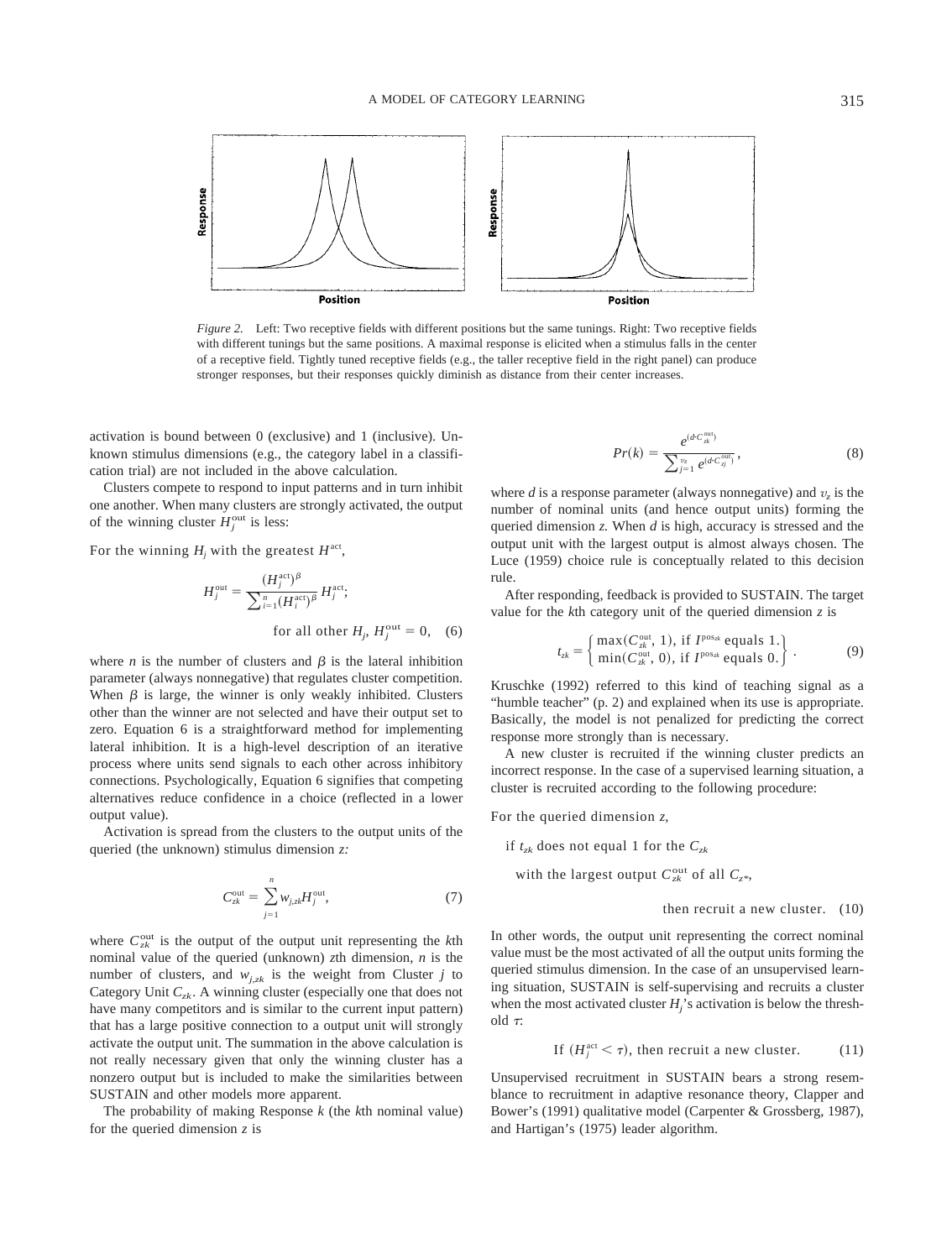When a new cluster is recruited (for both unsupervised and supervised learning situations), it is centered on the misclassified input pattern and the clusters' activations and outputs are recalculated. The new cluster then becomes the winner because it is the most highly activated cluster (it is centered on the current input pattern—all  $\mu_{ii}$  will be zero). Again, SUSTAIN begins with a cluster centered on the first stimulus item.

The position of the winner is adjusted:

For the winning 
$$
H_j
$$
,  $\Delta H_j^{\text{pos}_{ik}} = \eta(I^{\text{pos}_{ik}} - H_j^{\text{pos}_{ik}})$ , (12)

where  $\eta$  is the learning rate. The centers of the winner's receptive fields move toward the input pattern according to the Kohonen (1982) learning rule. This learning rule centers the cluster amid its members.

Using our result from Equation 3, receptive field tunings are updated according to

$$
\Delta \lambda_i = \eta e^{-\lambda_i \mu_{ij}} (1 - \lambda_i \mu_{ij}), \qquad (13)
$$

where *j* is the index of the winning cluster.

Only the winning cluster updates the value of  $\lambda_i$ . Equation 13 adjusts the peakedness of the receptive field for each input so that each input dimension can maximize its influence on the clusters. Initially,  $\lambda_i$  is set to be broadly tuned with a value of 1. The value of 1 is chosen because the maximal distance  $\mu_{ij}$  is 1 and the optimal setting of  $\lambda_i$  for this case is 1 (i.e., Equation 13 equals zero). Under this scheme,  $\lambda_i$  cannot become less than 1 but can become more narrowly tuned.

When a cluster is recruited, weights from the unit to the output units are set to zero. The one-layer delta learning rule (Widrow & Hoff, 1960) is used to adjust these weights:

$$
\Delta w_{j,zk} = \eta (t_{zk} - C_{zk}^{\text{out}}) H_j^{\text{out}}, \qquad (14)
$$

where  $z$  is the queried dimension. Note that only the winning cluster will have its weights adjusted because it is the only cluster with a nonzero output. Equation 14 is somewhat idealized as it states that associations are only formed between the winning cluster and the output units of the queried dimension. In reality, some incidental learning to the output units of the nonqueried dimensions likely occurs. If of interest, such learning could be modeled by a second (lower) learning rate for nonqueried dimensions. For present purposes, we confine ourselves to the idealized version in the interest of avoiding a proliferation of parameters.

# Comparing SUSTAIN With Other Category Learning Models

SUSTAIN is motivated by its own principles but nevertheless shares many commonalities with other models of category learning. Despite the commonalities, none of the models considered can account for the majority of the human learning studies that SUSTAIN is applied to later in this article.

#### *The Configural Cue Model*

Category learning in Gluck and Bower's (1988) configural cue model involves forming associations between a fixed feature set and output units. A category is defined by its associations with the input features. Associations are formed by an incremental learning process akin to linear regression (i.e., the one-layer delta learning rule). Unlike SUSTAIN, the configural cue model does not have intermediate units or an attentional mechanism. The input representation of the configural cue model consists of all possible combinations and subsets of combinations of all feature values (i.e., the power set). This mode of representation leads to computational problems. For example, to represent stimuli consisting of only three binary-valued feature dimensions (e.g., a large white triangle), the configural cue model needs 26 input units of which 7 are activated to encode a stimulus (e.g., large, white, triangle, large and white, large and triangle, white and triangle, large and white and triangle). The total number of input units required grows exponentially with the number of input dimensions, making the model untenable for problems with moderate dimensionality. For example, with 3 input dimensions that consist of binary features, the configural cue model needs 26 input units, but to represent 10 binary features the model needs 59,048 input units.

SUSTAIN input representation does not increase exponentially with the number of input dimensions because SUSTAIN discovers the relevant feature combinations and encodes them in its intermediate layer (i.e., as clusters). The combinations are discovered through unsupervised learning between the input and intermediate layer in conjunction with cluster recruitment. The selective attention mechanism plays a role in stressing which aspects of the clusters are most critical. Like the configural cue model, SUSTAIN uses the one-layer delta rule to adjust weights terminating at an output unit.

#### *Rule-Plus-Exception (RULEX) Model*

Although not apparent on the surface, there are deep commonalities between SUSTAIN and rule-based models like RULEX (Nosofsky, Palmeri, & McKinley, 1994). In trying to master a classification learning problem, RULEX first considers rules that are one dimensional (e.g., if Value 1 is present on the second dimension, then classify the item as a member of Category A). When a problem is not mastered by the rule, exceptions are encoded, or more complex rules are considered. Like RULEX, SUSTAIN first considers simple rules (i.e., solutions involving a small number of clusters), then encodes exceptions (i.e., additional clusters recruited through prediction failure), which can evolve into more complex rules. SUSTAIN's selective attention mechanism also biases it to initially search for simple rules that range over as few stimulus dimensions as possible. SUSTAIN's clusters can sometimes be interpreted as implementing rules (i.e., disjunctions of conjunctions in first-order logic). RULEX and SUSTAIN do differ in important ways, though. RULEX is a model of classification learning with two mutually exclusive categories. SUSTAIN is intended to be a more general model of learning. SUSTAIN's rule-like behavior is an emergent property that is displayed when mastering certain classification learning problems.

## *The Rational Model*

Anderson's (1991) rational model is a clustering model. Like SUSTAIN, the rational model begins with one cluster and adds clusters incrementally. Both models attempt to capture and explicitly represent the substructure of categories. The rational model's principle goal is to uncover a cluster structure that captures statis-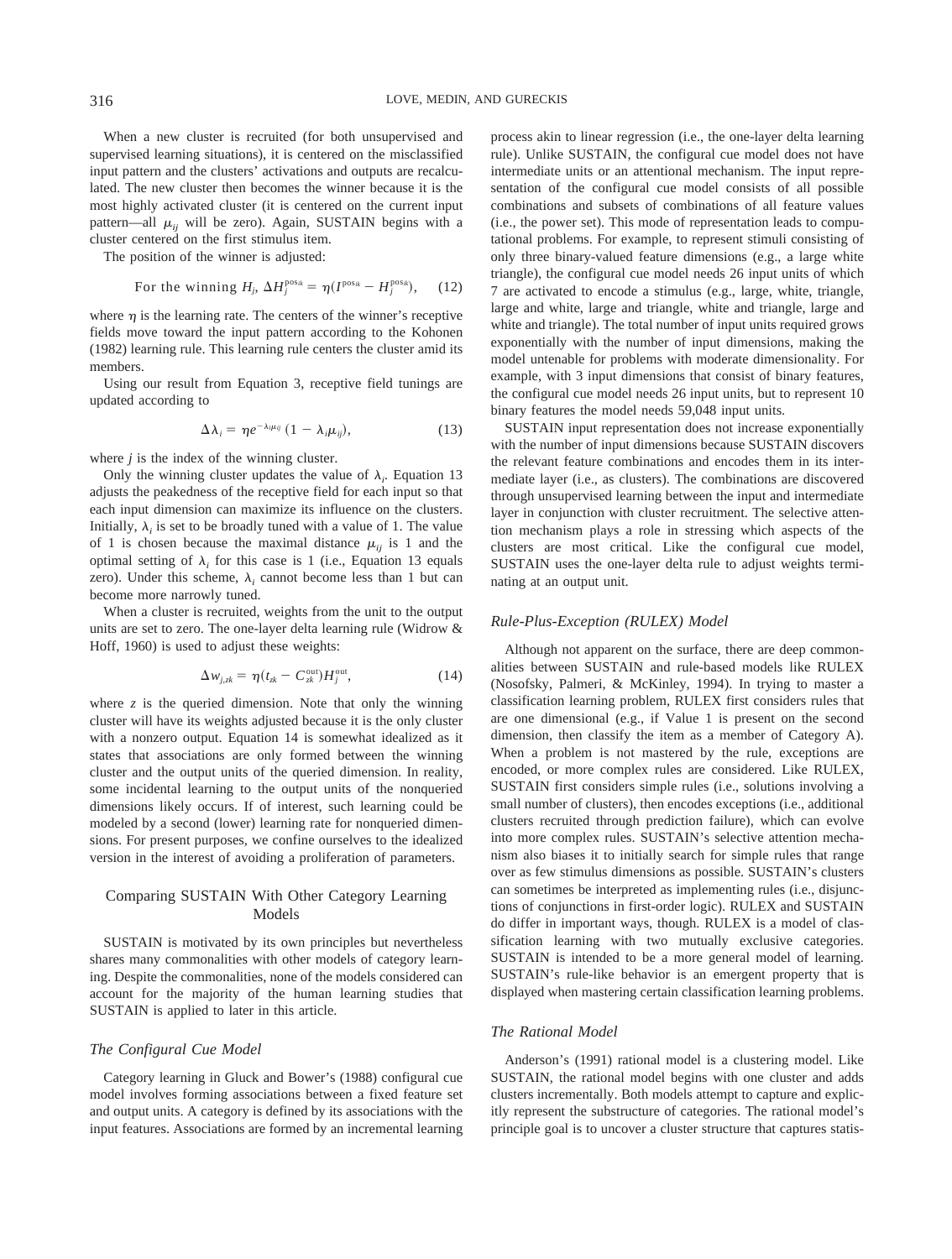tical regularities in the environment, whereas SUSTAIN recruits clusters in response to prediction failures. This distinction, although subtle, proves important. The rational model does not organize its knowledge structures around its current goals and task environment. The rational model's goal is always the same: to capture the statistical structure of the world. In addition to being sensitive to the structure of the world, SUSTAIN is also sensitive to the learning task and the current goals. For example, SUSTAIN can come up with two very different internal representations for a category depending on whether SUSTAIN is engaged in inference or classification learning. The rational model would not. A related point is that SUSTAIN, unlike the rational model, treats category labels or other dimensions that need to be predicted (i.e., that are queried) differently than nonqueried stimulus dimensions. For example, in classification learning, the category label plays an important role in directing the organizing of SUSTAIN's internal representations. Both the rational model and SUSTAIN seek to unify various learning modes under one model; a key difference is that SUSTAIN holds that different learning modes lead to different internal representations.

An important architectural difference between the two models is that the rational model is Bayesian. SUSTAIN makes predictions by focusing on the cluster that is most similar to the current item. The rational model makes predictions that are based on an optimally weighted sum over all clusters, instead of basing the response on the most active cluster. Recent work (Malt, Murphy, & Ross, 1995; Murphy & Ross, 1994) has suggested that SUSTAIN's focus on the most likely possibility may be in accord with human performance. Participants predict the value of a missing feature (loosely, this can be viewed as a category response) on the basis of the base-rate information of the most likely cluster, as opposed to a weighted sum across the probabilities of all clusters (as the rational model or any other optimal Bayesian approach does). SUSTAIN's ability to fit an array of data by only considering the most active cluster provides further support for the notion that humans may not fully consider alternative clusters after a winning cluster has been selected.

#### *Abstract Approaches*

Although the rational model is formulated at a fairly abstract level, it is nevertheless a model that contains parameters and learns on a trial-by-trial basis. Other models are even more abstract. For example, general recognition theory (Ashby & Townsend, 1986; Maddox & Ashby, 1993) does not attempt to characterize trial-bytrial learning but attempts to provide a concise description of human performance at asymptote. Such an approach can offer insights into human performance through comparison of human performance with that of an ideal observer (i.e., classifier). Although valuable, this approach (in the absence of auxiliary assumptions) does not provide an explanation for why human performance deviates from optimal or how learners reach asymptote.

Unlike SUSTAIN, the majority of abstract models are not formulated at the algorithmic level (i.e., many abstract models are not concerned with specifying the processes critical to human learning). Instead, many abstract models are computational level models (in the sense of Marr, 1982). These approaches view category learning as a function learning problem that maps inputs (i.e., stimuli) to outputs (i.e., categories). These approaches attempt to characterize the difficulty human learners will have with different functions or category partitions. Examples of computational level approaches include Corter and Gluck (1992), Feldman (2000), and Gosselin and Schyns (2001).

Computational level approaches are not suitable for addressing how different learning modes lead to different patterns of acquisition or the importance of goals in learning. These approaches are either not applicable to these questions or make incorrect predictions. SUSTAIN is formulated in way that allows it to address these questions. SUSTAIN is motivated by a set of abstract principles, but these principles are not solely concerned with the structure of the world. SUSTAIN is an important step in understanding how subjects (algorithmically) store and combine information about stimuli under a variety of learning conditions.

#### *Exemplar-Based Approaches*

Exemplar models (Hintzman, 1986; Medin & Schaffer, 1978; Nosofsky, 1986) store training instances in memory and classify stimulus items by computing the similarity of the current item to every previous exemplar. The item is then classified according to which exemplars it is most similar to overall (e.g., if a test item is very similar to many Category A members, an exemplar model will predict that the test item is a member of Category A). Exemplar models have been very successful as models of human category learning (see Estes, 1994). Exemplar models differ from SUSTAIN on a number of fronts. Perhaps the most important difference is that all abstraction in exemplar models is indirect, whereas in SUSTAIN it is direct. Exemplar models form abstractions by interpolating across the responses of many stored representations. In this regard, exemplar models are similar to the rational model (see Nosofsky, 1991a, for a comparison of the generalized context model, an exemplar model, and the rational model). In contrast, SUSTAIN focuses on the dominant cluster and directly stores its abstractions.

Exemplar models expand their internal representations with every training example, whereas SUSTAIN is more economical in its storage and only stores an example as a separate cluster when a prediction error occurs. Storage in SUSTAIN is therefore dependent on what is already stored in memory and the pattern of feedback (which allows SUSTAIN to predict that the same stimulus information can result in different internal representation when the learning mode or the current goals vary). The exemplar model most comparable with SUSTAIN is ALCOVE (Kruschke, 1992). ALCOVE blends connectionist learning rules with an exemplar category representation (i.e., the hidden units are exemplars). Like SUSTAIN, ALCOVE has a selective attention mechanism that orients it toward the most predictive stimulus dimensions. ALCOVE has been a very successful model of human learning. Because of its success and the fact that comparisons between ALCOVE and SUSTAIN serve to highlight SUSTAIN's properties, SUSTAIN's performance will be compared with ALCOVE's throughout this article. ALCOVE was fit to the data in the same manner as SUSTAIN. The Appendix provides details on ALCOVE for the interested reader. Best fitting parameter values are shown in Table A1 of the Appendix. Unlike SUSTAIN, ALCOVE was not fit to all studies simultaneously because it failed to account for all of the qualitative patterns of the studies in the individual fits.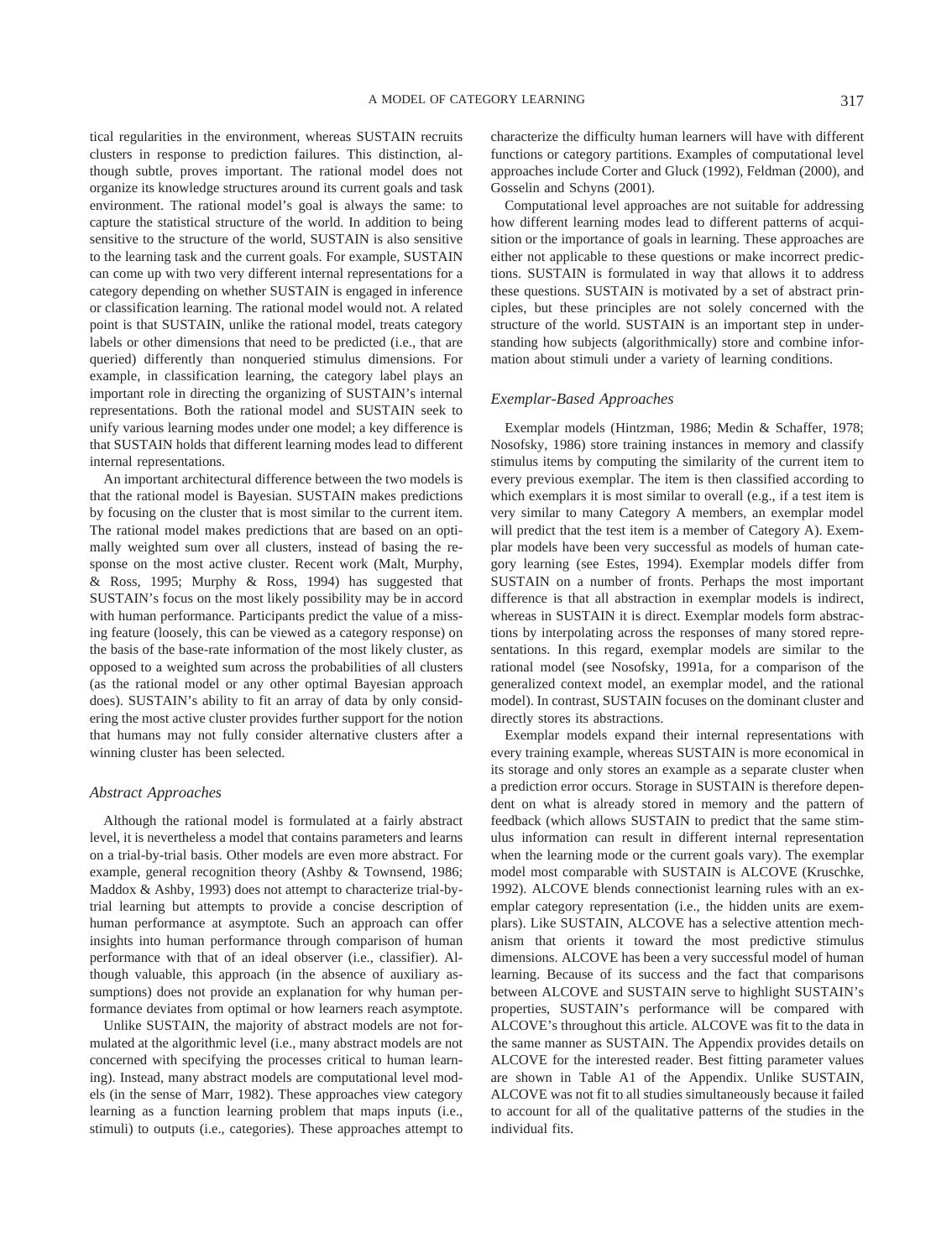#### Overview of the Human Data Sets Fit by SUSTAIN

This section provides a brief overview of the data sets to which SUSTAIN is applied. The majority of category learning research (and particularly research in category learning modeling) has exclusively focused on supervised classification learning. Category learning models have been able to fit data from this paradigm in impressive detail (e.g., Estes, 1994; Kruschke, 1992; Nosofsky, 1991b). We believe, however, that it is important for categorization models to address a range of tasks and conceptual functions. Although supervised category learning represents an important mode of acquisition to study, it is only one way out of many to learn about categories. Focusing exclusively on a single learning mode is a serious limitation for any theory that intends to explain category learning and generalization in any comprehensive sense (Love, 2001, 2002; Schank, Collins, & Hunter, 1986). Thus, the studies fit here, although making connections to foundational studies in classification learning, primarily focus on expanding the applicability of models to other induction tasks.

Collectively, the studies we review present a strong test of any model of human category learning. Only one of the following studies has been successfully fit by other models of category learning. Some of the studies involve learning procedures that are outside the boundary conditions of many category learning models. These studies address issues in category learning that are critical but have nevertheless not received a great deal of attention from modelers. SUSTAIN's fit of these data sets hinges on how its principles guide it toward uncovering category substructures (i.e., the clusters).

#### *Foundational Classification Learning Findings*

The first data set we consider is Nosofsky, Gluck, Palmeri, McKinley, and Glauthier's (1994) replication of Shepard, Hovland, and Jenkins's (1961) classification learning studies. In these studies, human participants learned to classify geometric stimuli into one of two categories (either Category A or B). Stimuli consisted of three perceptual binary-valued stimulus dimensions and a category label, which we view as the fourth stimulus dimension. The category label was queried on every trial and feedback was provided that indicated the correct category assignment. Six different mappings of stimuli to categories (i.e., six different learning problems) were examined and the challenge for models was to predict the relative difficulty of the different structures. Although some other learning models can fit Shepard et al.'s six classification learning problems, SUSTAIN's solution is novel and illustrates how SUSTAIN adapts its complexity to match the complexity of the learning problem. All other learning studies fit by SUSTAIN have proven difficult for other learning models to address.

## *Learning at Different Levels of Abstraction*

The second study SUSTAIN fits is Medin, Dewey, and Murphy's (1983) studies comparing identification learning (learning in which each stimulus is assigned to its own singleton category) with category learning (many-to-one mapping of stimuli onto categories). Shepard et al. (1961) had also compared identification and categorization and found that identification learning appeared to represent an upper bound on the difficulty of categorization learning. Learning problems requiring item memorization should be more difficult than learning problems that promote abstraction, and many models of categorization are constrained to predict that categorization will be, at worst, no harder than identification. Unlike Shepard et al., Medin et al. used distinctive stimuli (photographs of faces) and found that identification learning was actually more efficient than classification learning. As we show, SUSTAIN offers an explanation for this counterintuitive finding. SUSTAIN's explanation is then tested in an experiment involving human participants that replicates and extends Medin et al.'s original study (Love, 2000).

#### *Comparing Inference and Classification Learning*

Inference learning is closely related to classification learning. In inference learning, the category label is known, but one of the perceptual dimensions is unknown and is queried. Like classification learning, inference learning is supervised and the learner receives corrective feedback. After receiving feedback the stimulus information available to the learner is equivalent in both inference and classification learning.

SUSTAIN was fit to a series of experiments (Yamauchi, Love, & Markman, 2002; Yamauchi & Markman, 1998) comparing human inference and classification learning. The basic finding was that inference learning promotes a focus on each category's prototype, whereas classification learning focuses human learners on information that discriminates between the categories. Accordingly, inference learning is more efficient than classification learning for linear category structures in which the category prototypes successfully segregate members of the contrasting categories but is less efficient than classification learning for nonlinear category structures in which the prototypes are of limited use. SUSTAIN is able to explain how these different patterns of behavior emerge from two learning tasks that are structurally equivalent.

## *Unsupervised Learning*

In unsupervised learning, learners do not receive corrective feedback from an external oracle but are instead free to impose their own organization onto the stimulus set. In unsupervised learning, each stimulus may be viewed as belonging to the same category, and learners search for appropriate substructures to characterize the category. The idea is to see how learners spontaneously organize categories. SUSTAIN was fit to Billman and Knutson's (1996) human unsupervised learning studies. Billman and Knutson's studies explored how humans learn correlations among stimulus dimensions. In a series of experiments, Billman and Knutson found that intercorrelated structures (e.g., cor[A,B], cor[B,C]) were easier to learn than structures that were not intercorrelated (e.g.,  $\text{cor}[A,B]$ ,  $\text{cor}[C,D]$ ).<sup>3</sup> SUSTAIN prefers the category structures that human learners prefer.

SUSTAIN also addresses the unsupervised category construction studies of Medin, Wattenmaker, and Hampson (1987). In category construction (i.e., sorting studies), human participants are

 $3$  The term  $\text{cor}(X, Y)$  denotes that Dimensions X and Y have correlated values.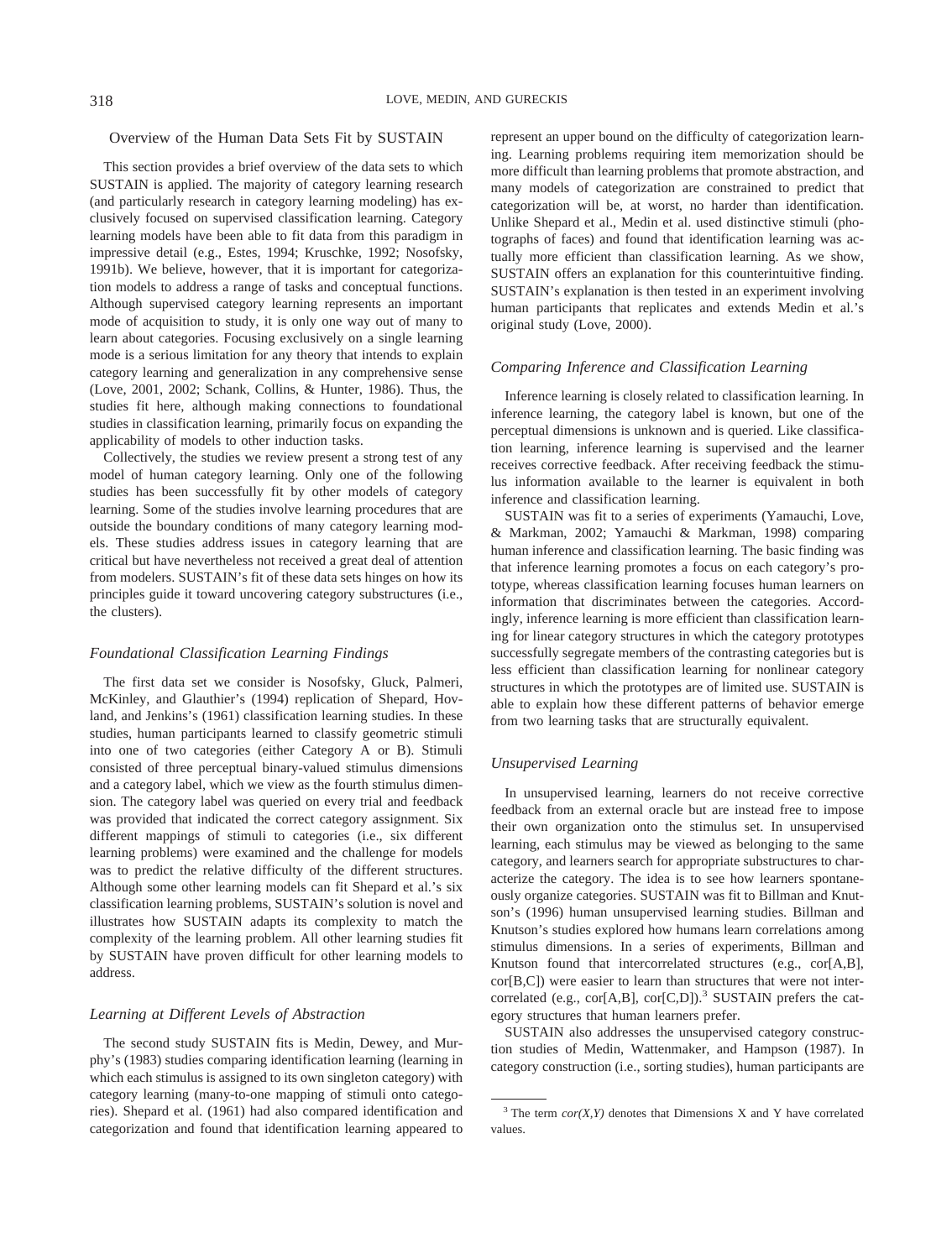given cards depicting the stimuli and freely sort the cards into piles that naturally order the stimuli. In other words, human participants sort the stimuli into the natural substructures of the category. Medin et al. found (under several manipulations) that humans tend to create unidimensional sorts (e.g., place all the small stimuli in one pile and all the large stimuli in a second pile) even when the stimuli are intercorrelated across all stimulus dimensions and could be naturally partitioned into two piles that respect these intercorrelations. This finding serves as a counterpoint to Billman and Knutson's (1996) findings that demonstrate an advantage in learning intercorrelated structures. As we show, SUSTAIN reconciles this seemingly conflicting pattern of results.

#### *Summary*

The human data that SUSTAIN addresses in this article are drawn from classic studies in classification learning, studies in learning at different levels of abstraction, studies comparing classification and inference learning, and studies in unsupervised learning. The data considered cover a broad spectrum of category learning phenomena involving learning from examples. The total pattern of results may appear to give a fractured or even contradictory view of category learning. However, SUSTAIN provides a coherent view of these data that follows in a straightforward manner from its principles. The point of fitting SUSTAIN to these data sets is not to merely fit data that other models cannot fit but to increase our understanding of human category learning by highlighting the relations between these data sets.

#### Modeling Shepard, Hovland, and Jenkins (1961)

Shepard et al.'s (1961) classic experiments on human category learning provide challenging data to fit. Human participants learned to classify eight items that varied on three perceptual binary dimensions (shape, size, and color) into two categories (four items per category). On every trial, participants assigned a stimulus to a category and feedback was provided. Participants were trained for 32 blocks or until they completed 4 consecutive blocks without an error. For every study in this article, a block is defined as the presentation of each item in a random order. Six different assignments of items to categories were tested with the six problems varying in difficulty (Type I was the easiest to master, Type II the next easiest, followed by Types III–V, and Type VI was the hardest). This ordering of overall accuracy levels defines the qualitative pattern of results for Shepard et al. The logical structure of the six problems is shown in Table 2. The Type I problem only requires attention along one input dimension, whereas the Type II problem requires attention to two dimensions (Type II is XOR [exclusive-or] with an irrelevant dimension). The categories in the Type II problem have a highly nonlinear structure. Types III–V require attention along all three perceptual dimensions but some regularities exist (Types III–V can be classified as rule-plus-exception problems). Type IV is notable because it displays a linear category structure (i.e., Type IV is learnable by a prototype model). Type VI requires attention to all three perceptual dimensions and has no regularities across any pair of dimensions.

Nosofsky, Gluck, Palmeri, McKinley, and Glauthier (1994) replicated Shepard et al. (1961) with more human participants and

#### Table 2

| The Logical Structure of the Six Classification Problems Tested |  |  |  |
|-----------------------------------------------------------------|--|--|--|
| in Shepard et al. $(1961)$                                      |  |  |  |

|          |   | Classification category |   |    |   |    |  |  |
|----------|---|-------------------------|---|----|---|----|--|--|
| Stimulus |   | Н                       | Ш | IV | V | VI |  |  |
| 11       | А |                         | В | в  | B | В  |  |  |
| 12       | А | А                       | B | В  | B | А  |  |  |
| 21       | А | B                       | B | В  | B | А  |  |  |
| 122      | А | B                       | А | А  | А | B  |  |  |
| 211      | B | B                       | А | в  | А | А  |  |  |
| 212      | B | B                       | B | А  | А | B  |  |  |
| 221      | B | А                       | А | А  | А | B  |  |  |
| 222      | В | А                       | А |    | B | А  |  |  |

*Note.* The perceptual dimensions (e.g., large, dark, triangle, etc.) were randomly assigned to an input dimension for each participant.

traced out learning curves. Figure 3 shows the learning curves for the six problem types. The basic finding was that Type I is learned faster than Type II, which is learned faster than Types III–V, which are learned faster than Type VI. These data are particularly challenging for learning models because most models fail to predict that Type II is easier than Types III–V. The only models known to reasonably fit these data are ALCOVE (Kruschke, 1992) and RULEX (Nosofsky, Palmeri, & McKinley, 1994). SUS-TAIN's fit of Nosofsky, Gluck, et al.'s (1994) data is shown in Figure 3. The procedure used to simulate SUSTAIN mimicked the procedure used to collect data from the human participants (i.e., random presentation of items in blocks, the same learning criterion, feedback on every trial, etc.). The best fitting parameters are shown in Table 1 under the heading "Six types."

#### *How SUSTAIN Solves the Six Problems*

SUSTAIN is not a black box and it is possible to understand how it solves a learning problem (perhaps providing insight into the problem itself). We now detail how SUSTAIN solves the six problems. The most common solution for the Type I problem is to recruit one cluster for each category. Type I has a simple category structure (the value of the first dimension determines membership). Accordingly, SUSTAIN solves the problem with only two clusters and shifts its attention almost exclusively to the first dimension (i.e., the value of  $\lambda$  for the first dimension is much larger than the value for the other two dimensions). Type II requires attention to two dimensions. SUSTAIN solves the Type II problem by allocating two clusters for each category. Each cluster responds to two input patterns, largely ignoring the irrelevant dimension. Because category members are highly dissimilar (e.g., 1 2 1 B and 2 1 2 B are in the same category), SUSTAIN forms two clusters for each category (ignoring differences on the irrelevant dimension).

Types III–V display a variety of solutions. The learning curves for Types III–V in Figure 3 reflect averaging over a family of solutions. Again, SUSTAIN is a trial-by-trial model of human category learning and incrementally uncovers the category structure of a classification problem. Different solutions arise (primarily) because different sequences of items occur on different training runs. For the Type III problem, the majority of solutions are of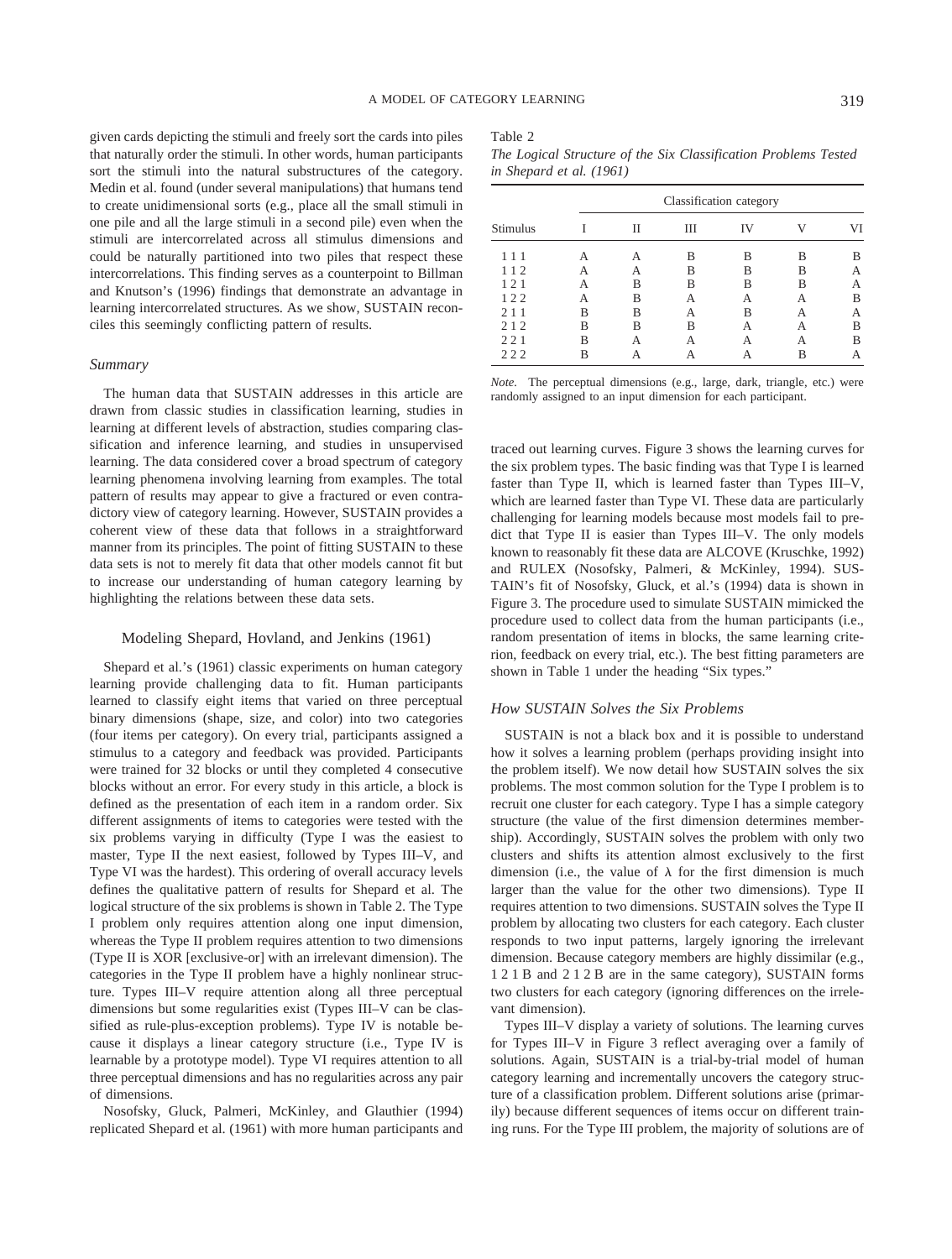

*Figure 3.* Top: Nosofsky, Gluck, et al.'s (1994) replication of Shepard et al.'s (1961) six problem types (labeled 1–6). Bottom: SUSTAIN's fit of Nosofsky, Gluck, et al.'s (1994) data (averaged over many simulations). The top panel is adapted from "Comparing Models of Rule Based Classification Learning: A Replication and Extension of Shepard, Hovland, and Jenkins (1961)," by R. M. Nosofsky, M. A. Gluck, T. J. Palmeri, S. C. McKinley, and P. Glauthier, 1994, *Memory & Cognition, 22,* p. 355. Copyright 1994 by the Psychonomic Society. Adapted with permission.

two varieties. The most common solution requires six clusters. Two clusters are created that each respond to two stimulus items (matching on the first 2 input dimensions). The remaining four clusters capture exceptions (i.e., each cluster is only strongly activated by one stimulus item). This solution allows attentional resources to be partially deployed to the first 2 dimensions. A less common solution only requires four clusters. Each cluster responds to two input patterns (matching on two dimensions). When this less common solution occurs, SUSTAIN masters the Type III problem more quickly than when the more common six-cluster solution arises.

SUSTAIN's most common solution for the Type IV problem is to recruit six clusters, with two of the clusters having two members each (again, clustered items have two input dimensions in common) and four clusters each encoding one stimulus item. The Type V problem is solved essentially the same way as the Type IV problem. One interesting difference between the Type IV and Type V problems is that SUSTAIN occasionally solves the Type IV problem with only two clusters (again, the modal solution to the Type IV problem requires six clusters). Runs displaying this infrequent solution reach learning criterion much faster than the modal Type IV solution. Although Type IV is a relatively difficult problem for people to master, the two-cluster solution is possible because a linear discriminant function (over all three perceptual dimensions) can separate the Category A and B items (i.e., any stimulus item in Table 2 with two or more input dimensions that have the first value is a member of Category B). Even when this rare two-cluster solution occurs because of a favorable ordering of training items, SUSTAIN still takes longer to master the Type IV problem than the Type I problem (the modal solution for the Type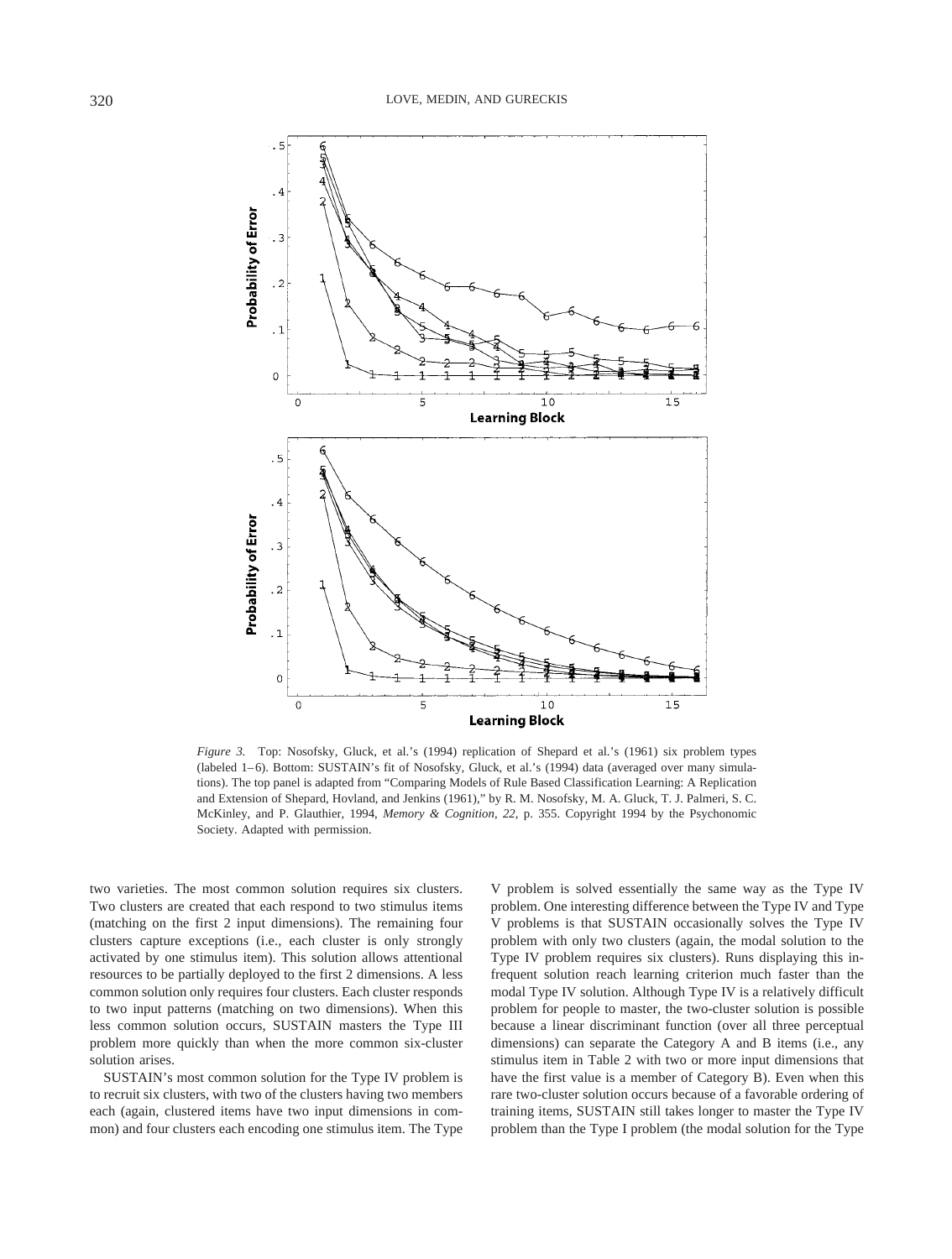I problem also uses two clusters) because SUSTAIN tends to prefer solutions that involve fewer dimensions. Humans also find unidimensional problems easier to master than other linear problems that require attending to multiple dimensions (Ashby, Alfonso-Reese, Turken, & Waldron, 1998; Ashby, Queller, & Berretty, 1999; Kruschke, 1993; McKinley & Nosofsky, 1996).

SUSTAIN solved the first 5 problem types by uncovering regularities and memorizing exceptions (devoting a unit for one item). Type VI has no regularities that can be exploited, forcing SUSTAIN to memorize each item (i.e., SUSTAIN devotes a cluster to each input pattern). In summary, for Shepard et al.'s (1961) six problems, the difficulty level of the problem is correlated with the number of clusters required to solve the problem. The modal solution to the Type I problem requires two clusters, Type II requires four clusters, Types II–V each require six clusters, and Type VI requires eight clusters. The Shepard et al. problems illustrate SUSTAIN's preference for simple solutions and how SUSTAIN matches its complexity to that of the learning problem. The fit also clearly illustrates how feedback affects the inferred category structure (all six problems involved the same eight items but with different patterns of feedback) and the interplay between unsupervised and supervised learning processes.

#### *SUSTAIN's Principles: Item Versus Category Learning*

As we have seen, the number of clusters SUSTAIN recruits varies with problem difficulty. For example, the most common solution for the Type I problem involves recruiting one cluster for each category. In contrast, the Type VI problem has no regularities that can be exploited, forcing SUSTAIN to memorize each stimulus (i.e., SUSTAIN devotes a cluster to each input pattern).

The Type VI problem is in some ways equivalent to identification learning (where each stimulus has a different label or category membership), whereas the Type I problem seems like a pure categorization problem (i.e., there is a simple criterion for membership; the categories are cohesive). It is tempting to conclude from the relative difficulty of the Type VI problem that identification learning is always more difficult than category learning. Contrary to this conclusion and to the predictions of other categorization models, there are striking instances where identification precedes categorization.

For example, Medin et al. (1983) found that people are faster to associate unique names to photographs of nine female faces than they are to categorize the photographs into two categories. The logical structure of the two categories is shown in Table 3 (the logical structure of the categories is roughly equivalent to Shepard et al.'s, 1961, Type IV problem). One key difference between the stimuli used in Medin et al.'s (1983) studies and in Shepard et al.'s studies that could have led to the identification learning advantage is that the stimuli used in Medin et al. were rich and distinct, varying along many dimensions not listed in Table 3, such as the shape of the face, the type of nose, and so forth. This *idiosyncratic* information makes each stimulus item more distinct.

SUSTAIN correctly predicts that the relative rates of identification and categorization learning interact with the nature of the stimuli. Specifically, when the stimuli are highly distinct, identification learning is faster than categorization. The properties of SUSTAIN that give rise to this behavior are discussed after simulation results are presented for Medin et al. (1983).

# Table 3

|  |                                     | The Logical Structure of the First-Name and Last-Name |  |
|--|-------------------------------------|-------------------------------------------------------|--|
|  | Conditions From Medin et al. (1983) |                                                       |  |

| Stimulus     | First name     | Last name |
|--------------|----------------|-----------|
| 1112         | А              | А         |
| 1212<br>1211 | в<br>$\subset$ | А<br>А    |
| 1121<br>2111 | D<br>E         | А<br>А    |
| 1122         | F              | В         |
| 2112<br>2221 | G<br>Н         | В<br>В    |
| 2222         |                | в         |

*Note.* The four perceptual dimensions were hair color, smile type, hair length, and shirt color.

#### Modeling Medin et al. (1983)

Here, we focus on the first-name and last-name conditions from Medin et al. (1983). In the first-name condition participants learned a separate label for each photograph (i.e., identification learning), whereas in the last-name condition only two labels were used (category learning). The logical structure of the two conditions is shown in Table 3. In both conditions, participants were trained (using the classification learning procedure) until they correctly classified all nine items for consecutive blocks or until they completed the 16th learning block. Feedback was provided after each response.

The results from Medin et al. (1983) are shown in Table 4. The qualitative pattern of results is that more learning blocks (9.7 vs. 7.1) were required by participants in the last-name condition than in the first-name condition. Also, overall accuracy was roughly equal, even though chance guessing favored the last-name condition (i.e., pure guessing would result in 50% correct compared with 11% correct). When the first-name condition is rescored to account for guessing by scoring any label within the same category (A or B) as correct, overall accuracy rises to 91%, reliably higher than performance in the last-name condition.

To fit SUSTAIN to the data, certain assumptions had to be made about the nature of the input representation. Because participants were sensitive to the idiosyncratic information in each photograph, an additional input dimension was added to each item. The added dimension was nominal and displayed nine unique values (each stimulus displayed a unique value). Each stimulus's unique value on the added dimension represented the idiosyncratic information in each photograph (e.g., each person had a slightly different nose, shape of face, etc.). The added dimension had the effect of making each stimulus more distinctive. Of course, the saliency of this collective dimension was not matched to that of the four binaryvalued perceptual dimensions in the original Medin et al. (1983) study. To account for the likely saliency differences, an additional parameter  $\lambda_{\text{distinct}}$  was added to SUSTAIN. The additional parameter allowed SUSTAIN to initially weight the distinctive dimension differently than the other dimensions (dimensions normally have an initial  $\lambda$  of 1). In other words, we remained agnostic on the relative saliency of idiosyncratic information and allowed the model-fitting procedure to choose the desired level.

SUSTAIN was able to capture the correct pattern of results with this parameterization (see Table 4). The best fitting parameters are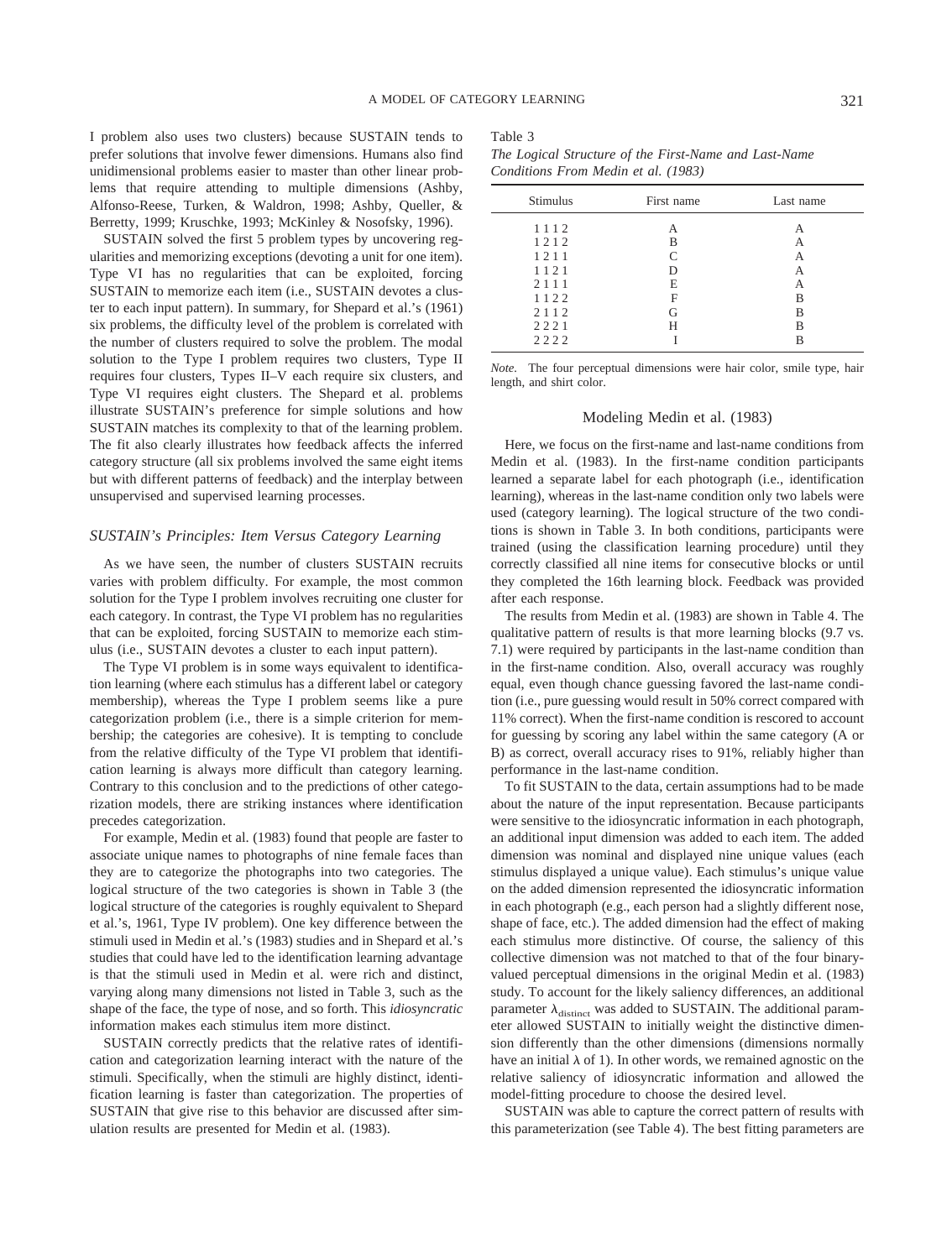Table 4 *Human Performance and SUSTAIN's (in Parentheses) Scores for Medin et al. (1983)*

| Problem type | Blocks required | Overall accuracy |
|--------------|-----------------|------------------|
| First name   | 7.1(7.2)        | .84(.85)         |
| Last name    | 9.7(9.7)        | .87(.87)         |

shown in Table 1 under the heading "First/last name." It is worth noting that ALCOVE (with the added  $\lambda_{\text{distinct}}$  parameter) could not predict a first-name advantage. Like people, SUSTAIN found it more natural to identify each stimulus than it did to associate several stimuli to a common label. SUSTAIN correctly predicts that overall accuracy between the two conditions should be roughly equal and that more learning blocks should be required in the last-name condition than in the first-name condition.

SUSTAIN recruited more clusters (nine for each simulation) in the first-name condition than in the last-name condition (the modal solution involved seven clusters). It is important to note that abstraction did not occur in the first-name condition (i.e., each cluster responded to only one item) but did occur in the last-name condition. When SUSTAIN's input representation did not include idiosyncratic information (i.e., the added stimulus dimension was removed), the last-name condition (blocks: 7.9; overall: .92) was easier to master than the first-name condition (blocks: 9.6; overall: .77). SUSTAIN predicts a strong interaction between stimulus distinctiveness and the learning task.

# *Why SUSTAIN Favors Identification Over Categorization in Medin et al. (1983)*

Two factors conspire to cause SUSTAIN's performance to interact with the nature of the stimuli. As the stimuli become more distinctive, clusters that respond to multiple items are not as strongly activated. In other words, the benefit of abstraction is diminished with distinctive stimuli. This occurs because distinctive items sharing a cluster are not very similar to each other (i.e., within-cluster similarity is low). Notice that the diminished benefit of abstraction negatively impacts performance in the last-name condition but does not affect the first-name condition. In identification learning, each item forms its own cluster (within-cluster similarity is always maximal). When SUSTAIN is altered so that it does not form abstractions in either condition but instead recruits a cluster for each item, SUSTAIN fails to predict the interaction or the first-name condition advantage, suggesting that abstraction is critical for capturing this effect. Without abstraction, the inferred category structures (i.e., the clusters recruited) are identical for both conditions. Note that in exemplar models (which fail to capture the data), the internal representations for the first-name and last-name conditions are the same (nine exemplars), though the weightings of the exemplars differ.

The second factor that leads SUSTAIN to predict that distinctiveness and category level should interact is that the effects of cluster competition are attenuated with distinctive stimuli. As items become more distinctive, the clusters that are recruited tend to be further separated in representational space (i.e., the clusters match on fewer dimensions and mismatch on more dimensions). In other words, the clusters become more orthogonal to one another. The more distinctive that the clusters are, the less they tend to compete with one another. For example, when a distinctive stimulus is presented to SUSTAIN, it tends to strongly activate the appropriate cluster and only weakly activates the competing clusters. Reduced cluster competition with distinctive stimuli favors both identification and category learning but differentially benefits identification learning because there are generally more clusters present (i.e., potential competitors) in identification learning. Simulations support this analysis. When SUSTAIN is modified so that clusters do not compete, SUSTAIN reaches criterion more often and overall accuracy is higher in the last-name condition.

In summary, two factors, one related to abstraction and one to cluster competition, were responsible for SUSTAIN predicting that distinctiveness and category level should interact such that distinctiveness differentially favors identification learning over category learning. These results suggest that SUSTAIN may prove successful in explaining why certain categories are more natural or basic than others (Gosselin & Schyns, 2001; Rosch et al., 1976). For example, if asked how one gets to work in the morning, one says, "I drive my *car,*" as opposed to "I drive my *Buick,*" or "I drive my *vehicle.*" SUSTAIN offers an explanation for why a level of categorization is preferred. In the above example, the intermediary category, *car,* balances the need to create clusters that have a high degree of within-cluster similarity and low degree of betweencluster similarity while minimizing the total number of clusters. Also, SUSTAIN's shift towards lower level categories in the presence of more distinctive inputs may be in accord with shifts in preferred category level with expertise (Johnson & Mervis, 1997; Tanaka & Taylor, 1991).

## *Further Tests of SUSTAIN's Account of Medin et al.'s (1983) Data*

SUSTAIN's ability to fit Medin et al.'s (1983) studies on item and category learning is notable because other models cannot predict the advantage for identification learning or the interaction between learning task and stimulus distinctiveness. More important, SUSTAIN offers a framework for understanding the results. At the same time, it seems important to place SUSTAIN's account of these findings on firmer ground. To begin with, one should be cautious about accepting SUSTAIN's characterization of Medin et al.'s results. SUSTAIN's successful fit of Medin et al.'s studies depended on our choice of input representation. The idiosyncratic information in each photograph was represented by an additional input dimension. Each item had a unique value on the added dimension. This manipulation had the effect of making all the items less similar to one another.

The general intuition that guided our choice of input representation seems justified. Unlike artificial stimuli, the photographs vary along a number of dimensions. Still, replicating the results from Medin et al. (1983) under more controlled circumstances with artificial stimuli would bolster our claims. For example, it is possible that there may be something special about faces (cf. Farah, 1992), though there is evidence to the contrary suggesting that experience alone may be able to explain much of the data cited in favor of face-specific recognition systems (Diamond & Carey, 1986; Gauthier & Tarr, 1997; Rhodes, Tan, Brake, & Taylor, 1989). Nevertheless, humans do have a lot of experience in pro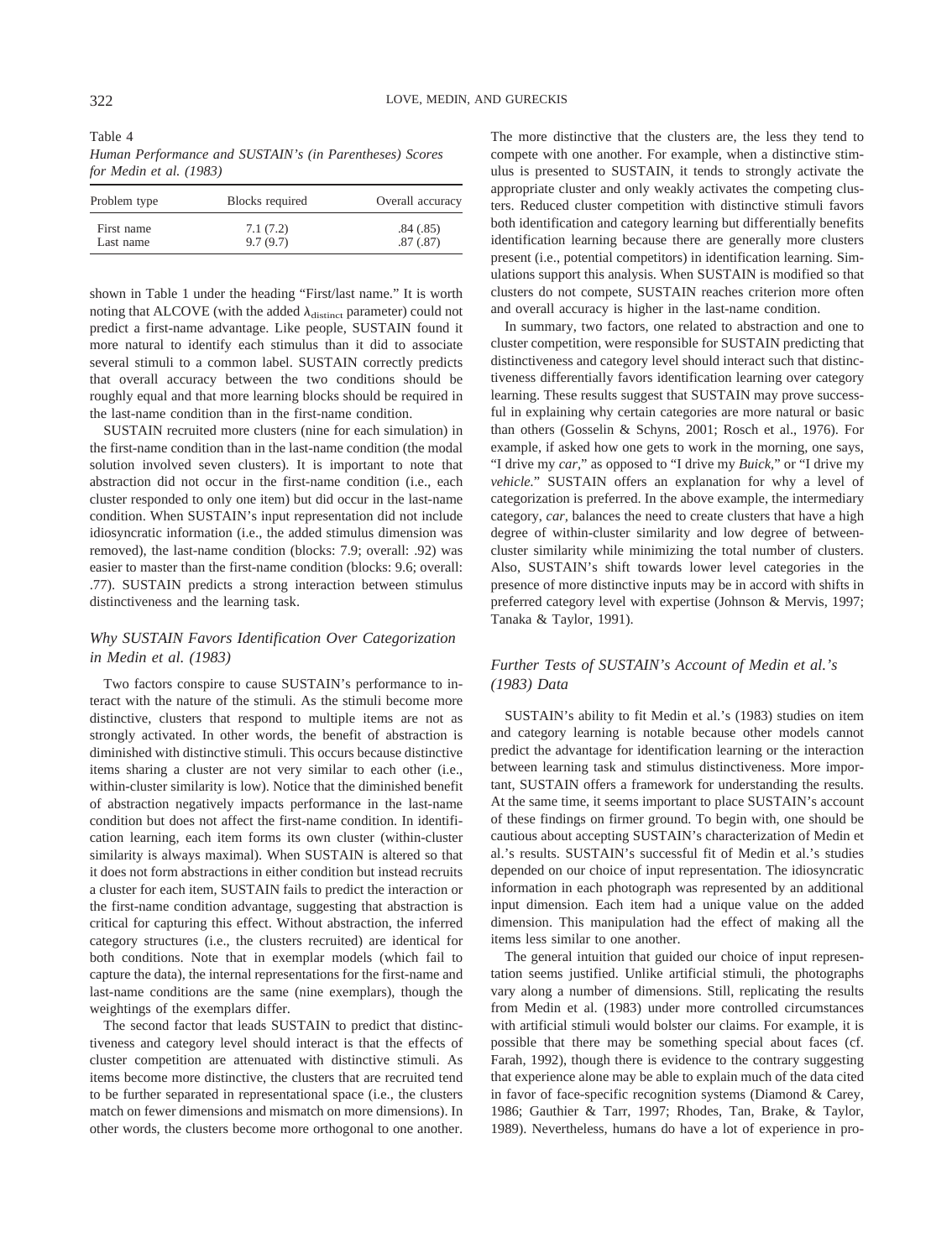cessing faces and it is important to replicate the basic behavioral findings from Medin et al. with different stimuli.

Love (2000) conducted a study with human participants that directly supports SUSTAIN's account of Medin et al.'s (1983) data using artificial stimuli (schematic cars). Whereas Medin et al. featured a distinctive–identification learning condition (i.e., the first-name condition) and a distinctive–category learning condition (i.e., the last-name condition), Love included these two conditions along with a nondistinctive–identification learning condition and a nondistinctive–category learning condition, thus yielding a  $2 \times 2$  factorial design: Learning Task (identification or category learning)  $\times$  Stimulus Type (distinctive or nondistinctive). In the distinctive conditions, each stimulus was a unique color. In the nondistinctive conditions, each stimulus was the same color. SUSTAIN predicts that the learning task (identification or category learning) and the stimulus type (distinctive or nondistinctive) should interact such that identification learning will benefit more from distinctive stimuli than category learning. As in Medin et al., identification learning should be easier than category learning with distinctive stimuli. These predictions were confirmed.

# Modeling Category Learning by Inference and Classification

Classification is clearly an important function of categories. Classifying an item allows category knowledge to be used. Inference is also a critical function of categories. For example, once we know a politician's party affiliation we can infer his or her stance on a number of issues. A number of studies have been directed at the way categories are used to make predictions (e.g., Heit & Rubinstein, 1994; Lassaline, 1996; Osherson, Smith, Wilkie, Lopez, & Shafir, 1990; Rips, 1975; Yamauchi & Markman, 2000).

In this section, we explore the different patterns of acquisition that result from classification and inference learning. As previously noted, the same information is available to the learner in classification and inference learning. The critical difference is that in inference learning, the learner is always given the category membership of a stimulus item and infers the value of an unknown perceptual dimension (the dimension queried varies across trials), whereas in classification learning the learner is always given the value of the perceptual dimensions and infers the category membership of the item. These two learning modes focus human learners on different sources of information and lead to different category representations. Inference learning tends to focus participants on the internal structure or prototype of each category, whereas classification learning tends to focus participants on information that discriminates between the two categories (Chin-Parker & Ross, 2002; Yamauchi et al., 2002; Yamauchi & Markman, 1998).

Accordingly, the difficulty of mastering a learning problem can be dependent on which of these two learning modes in engaged. The basic interaction observed between inference and classification learning is that inference learning is more efficient than classification learning for linear category structures in which the category prototypes successfully segregate members of the contrasting categories but is less efficient than classification learning for nonlinear category structures in which the prototypes are of limited use. Table 5 illustrates a linear category structure. Yamauchi and Markman (1998) trained participants on this category structure through either inference or classification learning. Learning was more efficient for inference learning than for classification learning. Conversely, when participants were trained on the nonlinear category structure from Yamauchi et al. (2002) shown in Table 6, classification learning was more efficient than inference learning. The complete pattern of results for these two studies is shown in Table 7. The qualitative pattern of results is the interaction between these two category structures and the induction task. In both studies, participants completed 30 blocks of training or until they surpassed 90% accuracy for a 3-block span.4 SUSTAIN's runs were analyzed in the same fashion. The perceptual dimensions were form, size, color, and position.

The acquisition patterns for inference and classification learning for the linear and nonlinear category structure support the notion that inference learning focuses participants on the internal structure of each category, whereas classification learning focuses participants on information that discriminates between the categories. One interesting prediction that falls out of this characterization of inference and classification learning is that when the categories have a linear structure, inference learning should promote classification learning more than classification learning promotes inference learning. Uncovering the prototype of each category during inference learning provides a basis for subsequent classification learning (i.e., the key conceptual clusters have already been identified). Corroboration for this intuition can be found in SUSTAIN's simulations of the Type IV problem (which has a linear category structure). As we noted earlier, in the rare instances in which SUSTAIN only recruited one cluster for each category (i.e., the category prototype), learning was very efficient. In the majority of simulations, SUSTAIN learned the Type IV problem by focusing on discriminating information (i.e., creating imperfect rules and memorizing exceptions).

The reverse task ordering (classification learning followed by inference learning) should not be as efficient. If classification learning promotes a focus on discriminative rules and memorization of certain exemplars, inference learning should not benefit greatly from previous classification learning. The reason is that the representations acquired through classification learning are not appropriate for inference learning, which requires knowledge of the structure of the individuals categories (as opposed to the information that discriminates between the categories). Yamauchi and Markman (1998) tested and confirmed this prediction—inference learning followed by classification learning is the more efficient task ordering.

One important question is whether SUSTAIN can demonstrate the appropriate acquisition pattern for inference and classification learning. Yamauchi and Markman (1998) reported that the generalized context model (Nosofsky, 1986), which is an exemplar model like ALCOVE, and the rational model, which, like

<sup>4</sup> Blocks required to reach criterion were reported in a different fashion in the two studies. Participants who did not reach the learning criterion in Yamauchi et al.'s (2002) study were scored as "30," whereas such participants were excluded from analysis in Yamauchi and Markman (1998). In Yamauchi and Markman, 22 out of 24 participants reached criterion in inference learning and 23 out of 24 reached criterion in classification learning. The difference in data scoring did not prove critical because all SUSTAIN simulations for Yamauchi and Markman reached criterion.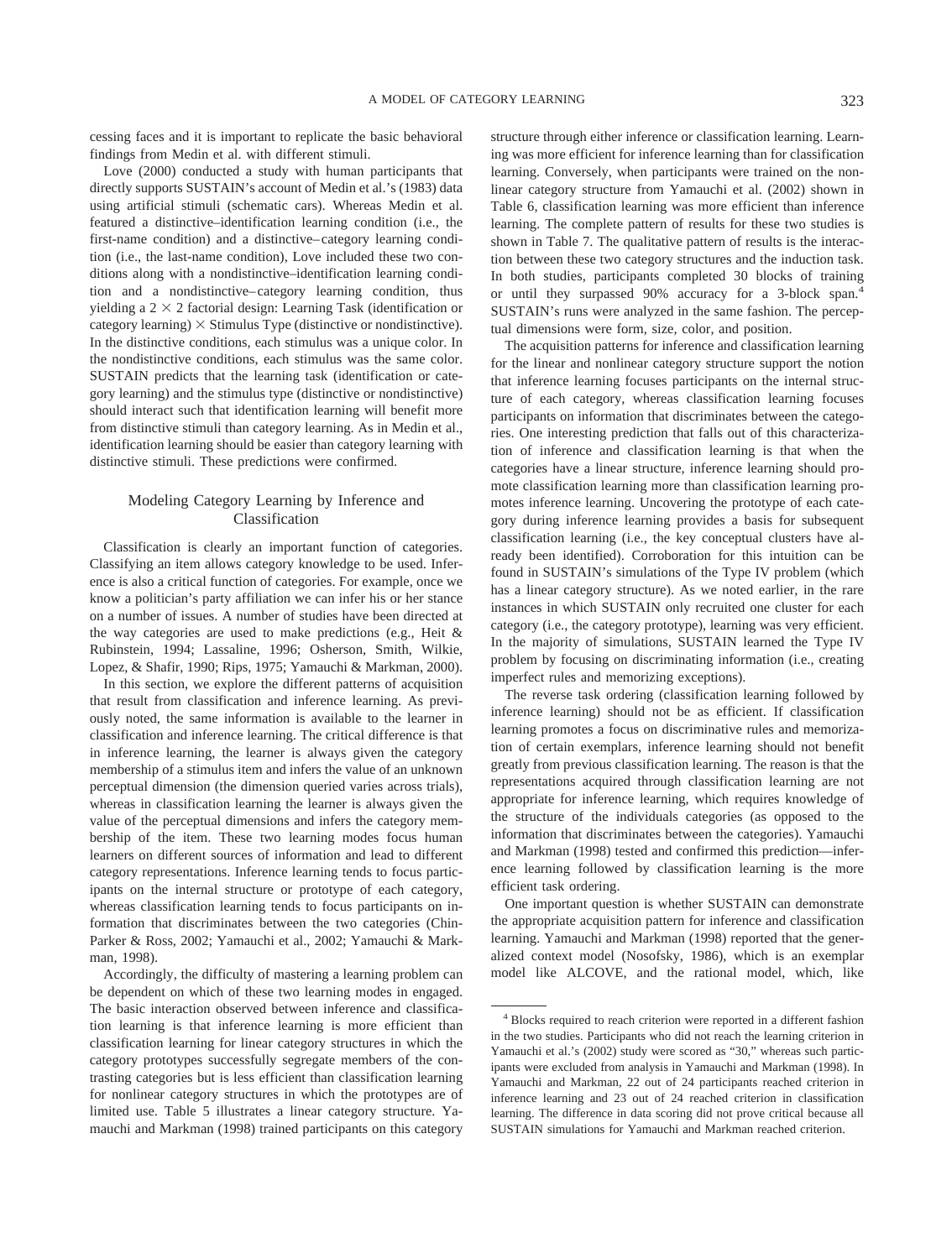$T = T$ 

| rable 5                                               |
|-------------------------------------------------------|
| The Logical Structure of the Two Categories Tested in |
| Yamauchi and Markman (1998)                           |

| Category A | Category B |
|------------|------------|
| 1110A      | 0001B      |
| 1101A      | 0010B      |
| 1011A      | 0100B      |
| 0111A      | 1000B      |

SUSTAIN, forms clusters, have difficulty capturing the data from the linear category structures. A far greater challenge would be to account for the data from both the linear and nonlinear category structures.

#### *Fitting SUSTAIN*

The procedure used to train SUSTAIN mimicked the procedure used to train humans. The mean number of blocks required to reach criterion for each condition was fit (see Table 7). SUSTAIN's fit is also shown in this table. The best fitting parameters are shown in Table 1 under the heading "Infer./class." Note that an additional parameter,  $\lambda_{\text{label}}$  (category focus), was used in these simulations. The category focus parameter governs how much attention is placed on the category label at the beginning of a learning episode (akin to a participant's initial biases when entering the laboratory). Given the important organizational role that we hypothesize the category label plays (as well as the results from Yamauchi & Markman, 2000), we wanted to give SUSTAIN the option of placing more importance on the category label at the start of training. Following our intuitions, SUSTAIN differentially weighted the category label (see Table 1) relative to the perceptual dimensions, which had an initial tuning of 1.

#### *Interpretation of the Model Fits*

When engaged in inference learning with the linear category structure, SUSTAIN's modal solution was to recruit two clusters (one for each category). These two clusters were the prototypes of the two categories. Attention was greater (both initially and in end state) for the category-label dimension than for the perceptual dimensions. When engaged in classification learning with the linear category structure, SUSTAIN typically recruited six clusters to classify the eight items (i.e., SUSTAIN discovered some regularity and memorized a number of exceptions). SUSTAIN had a very difficult time when engaged in inference learning with the nonlinear category structure. In this case, SUSTAIN's focus on the category-label dimension was detrimental because the prototypes

Table 6 *The Logical Structure of the Two Categories Tested in Yamauchi et al. (2002)*

| Category A | Category B |
|------------|------------|
| 1111A      | 1101B      |
| 1100A      | 0110B      |
| 0011A      | 1000B      |

Table 7 *The Mean Number of Inference and Classification Learning Blocks Required for Humans and SUSTAIN (in Parentheses)*

| Category structure | Inference     | Classification |
|--------------------|---------------|----------------|
| Linear             | $6.5$ $(7.5)$ | 12.3(11.2)     |
| Nonlinear          | 27.4(28.6)    | 10.4(10.6)     |

of each category were not sufficient to segregate the category members correctly. SUSTAIN's focus on the category label led to it recruiting 10 clusters, which is more clusters than there are items. In the case of classification learning, no salient regularity existed and SUSTAIN simply memorized the six items. SUSTAIN's modal solution is consistent with an account of human inference and classification learning that posits that inference promotes a focus on the internal structure of each category, whereas classification learning orients learners toward discriminative information.

The way SUSTAIN fits the inference and classification data also allows it to correctly predict that classification following inference is more efficient than the reverse ordering (for the linear category structure). When SUSTAIN displays the modal solution and recruits two clusters for inference learning, these two clusters are usually sufficient for successful classification learning. In other words, SUSTAIN can recycle its previous knowledge structures and simply learn to associate a new response with each cluster.

ALCOVE was also fit to the acquisition data. Somewhat to our surprise, ALCOVE successfully captured the pattern of data shown in Table 7. ALCOVE fit the data in Table 7 by placing a high initial weight on the category label (i.e., the  $\lambda_{\text{label}}$  had a high value). ALCOVE basically behaved like a prototype model. In inference learning on the linear category structure, ALCOVE's focus on the category label became very extreme in the end state. ALCOVE placed all of its attention on the category label and no attention on the perceptual dimensions. This allowed ALCOVE to implement a prototype model. Essentially, each stimulus strongly activates only the members of its category (which can be thought of as forming a distributed prototype cluster) and none of the items from the other category. Unfortunately, ALCOVE's lack of attention to perceptual dimensions is problematic for transfer to classification learning from inference learning. ALCOVE's weighting account of the tasks differs from SUSTAIN's, which posits that inference and classification learning lead to different category representations.

In the nonlinear case, ALCOVE's initial focus on the categorylabel dimension was detrimental because behaving like a prototype model is not advantageous when the prototypes do not sufficiently separate the category members. In this case, ALCOVE did not shift all of its attention away from the perceptual dimensions. In classification learning (with both category structures), ALCOVE focused on the discriminative perceptual dimensions that aided in correctly predicting the category label.

#### *Explanatory Value, Falsifiability, and Model Complexity*

Further simulations were conducted to determine whether SUSTAIN's and ALCOVE's fit of the data in Table 7 were explanatory rather than merely descriptive. If a model was suffi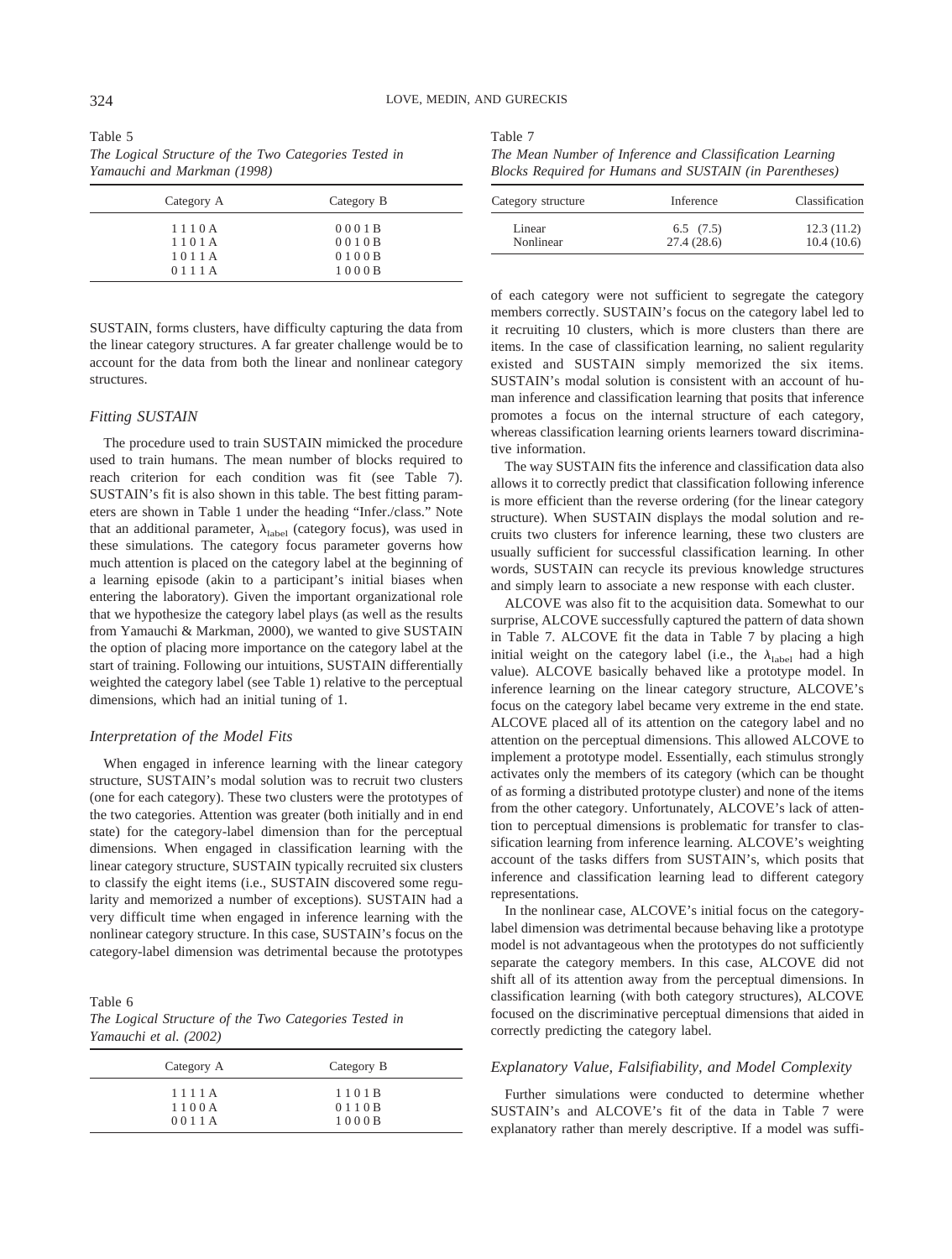ciently complex that it could fit any possible pattern of results, it would not be impressive when the model fit the pattern of results displayed by humans.

To test this possibility, we generated a fictitious data set where classification learning was more efficient than inference learning for the linear category structure but less efficient for the nonlinear category structure. Note that this fictitious pattern of results is the opposite of what was observed. We then looked to see whether ALCOVE and SUSTAIN could fit these data; they could not. The inability of the models to account for a pattern of results that humans do not generate suggests that, although the models are highly parameterized, they are potentially falsifiable. Additional evidence showing that SUSTAIN is explanatory is that SUSTAIN correctly predicted the task ordering result despite only being fit to the data from the first learning task that participants completed and not the second.

#### Modeling Unsupervised Learning

In SUSTAIN there is no principled difference between supervised and unsupervised learning. In either case a cluster is recruited when a surprising event occurs. For supervised learning, the surprising event is an error (an incorrect prediction at the output layer). In unsupervised learning, errors cannot be made because there is no discriminative feedback (and each item is modeled as being a member of the same category). In unsupervised learning, the surprising event is a new stimulus that is not sufficiently similar to any stored representation (i.e., cluster). These two notions of surprise are quite compatible. In fact, a modified version of SUSTAIN uses a common recruitment mechanism for both unsupervised and supervised learning (Gureckis & Love, 2003).

Although unsupervised learning has not been as extensively studied as supervised learning, people can learn without external feedback (Homa & Cultice, 1984). One important challenge is to characterize how humans build internal representations in the absence of explicit feedback. To evaluate SUSTAIN's promise as a model of unsupervised learning, SUSTAIN was fit to a series of unsupervised learning studies. First, two studies from Billman and

Table 8

Knutson (1996) that explored the nature of unsupervised correlation learning were fit. Then, SUSTAIN was applied to unsupervised category construction (i.e., sorting) data from Medin et al. (1987).

#### *Billman and Knutson's (1996) Experiments 2 and 3*

Billman and Knutson's (1996) experiments tested the prediction that category learning is easier when stimulus dimensions are predictive of other dimensions (e.g., "has wings," "can fly," and "has feathers" are all intercorrelated). Broadly, their studies evaluated how relations among stimulus dimensions affect unsupervised learning.

Experiment 2 consisted of two conditions: nonintercorrelated and intercorrelated. In the nonintercorrelated condition, there was only one pairwise correlation between the perceptual stimulus dimensions, whereas in the intercorrelated condition there were six pairwise correlations. In the intercorrelated condition, the correlations were also interrelated (e.g., cor[A,B], cor[B,C], cor[A,C]). Stimulus items depicted imaginary animals consisting of seven perceptual dimensions: type of head, body, texture, tail, legs, habitat, and time of day pictured. Each dimension could take on one of three values (e.g., "sunrise," "midday," "nighttime"). In both conditions, participants studied the stimulus items (they were told that they were participating in an experiment on visual memory) for four blocks. This segment of the experiment served as the study or learning phase.

In the test phase of the experiment, participants viewed a novel set of 45 stimulus item pairs. Each member of the pair had two unknown (i.e., obscured) dimension values (e.g., the locations where the tail and head should have been were blacked out). Participants evaluated the remaining five perceptual dimensions and chose the stimulus item in the pair that seemed most similar to the items studied in the learning phase (a forced-choice procedure). One of the test items was considered the correct test item because it preserved one of the correlations present in the items viewed during the study phase. Table 8 shows the logical structure of the study and test items. The basic result from Experiment 2 was that

| Experiment                    | Nonintercorrelated                                                                                                                                                                                                                                                                             | Intercorrelated |  |  |  |
|-------------------------------|------------------------------------------------------------------------------------------------------------------------------------------------------------------------------------------------------------------------------------------------------------------------------------------------|-----------------|--|--|--|
| $\mathfrak{D}_{\mathfrak{p}}$ | 11xxxxx 22xxxxx 33xxxxx 1111xxx 2222xxx 3333xxx                                                                                                                                                                                                                                                |                 |  |  |  |
| 3                             | $1111111x$ 221111x 331111x $111x$ xxxx 222xxxx 333xxxx<br>$111122x$ 221122x 331122x<br>$111133x$ 221133x 331133x<br>$112211x$ 222211x 332211x<br>$112222x$ 222222x 332222x<br>$112233x$ 222233x 332233x<br>$113311x$ 223311x 333311x<br>$113322x$ 223322x 333322x<br>$113333x$ 223333x 333333x |                 |  |  |  |

*The Logical Structure of the Studied Stimulus Items for the Nonintercorrelated and Intercorrelated Conditions in Experiments 2 and 3 of Billman and Knutson (1996)*

*Note.* The seven columns within each cell denote the seven stimulus dimensions. Each dimension can display one of three different values, indicated by a 1, 2, or 3. An x indicates that the dimension was free to assume any of the three possible values.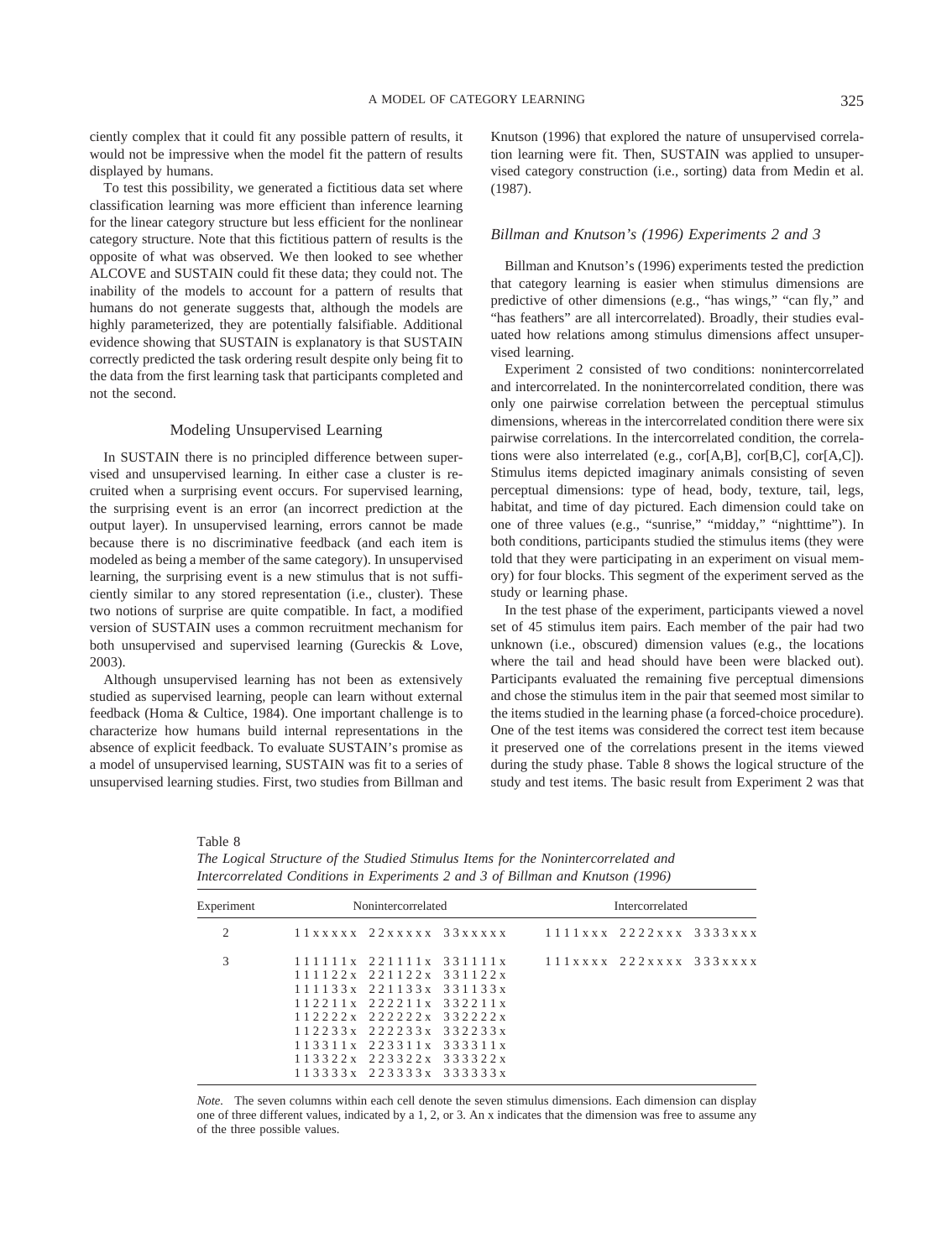the correct item was chosen more often in the intercorrelated condition than in the nonintercorrelated condition (73% vs. 62%).

Experiment 3 replicated Experiment 2's result and ruled out the possibility that the advantage of the intercorrelated condition in Experiment 2 was simply due to the greater number of pairwise correlations in the intercorrelated condition. The logical structure of the study and test phase is shown in Table 9. As in Experiment 2, the correct item was chosen more often in the intercorrelated condition than in the nonintercorrelated condition (77% vs. 66%). The advantage of the intercorrelated conditions over the nonintercorrelated conditions in these two experiments is the qualitative pattern of results.

# *Fitting SUSTAIN to Billman and Knutson's (1996) Experiments 2 and 3*

In the supervised learning studies modeled in this article, participants (and SUSTAIN's) performance was measured in terms of accuracy or the number of learning blocks required to meet a criterion. In Billman and Knutson's (1996) studies, a participant's task was to observe a series of stimulus items without any feedback (the learning phase) and then (in the test phase) the participant made a series of decisions that involved choosing the more familiar stimulus item from a pair of stimulus items (a forced choice). SUSTAIN's task was to mimic the preferences participants displayed.

Equation 8 was used to model the forced-choice decisions. In deciding which of two test stimuli was most similar to previously studied items, the output of the output unit representing the category-label dimension (again, all items are assumed to be members of the same category) was calculated for both stimuli and these two values were used to calculate the response probabilities (i.e., in Equation 8  $v<sub>z</sub>$  now represented the number of alternatives in the forced choice and  $C_{z\bar{k}}^{\text{out}}$  represented the output of the category unit in response to the *k*th item). During the test phase, unknown stimulus dimensions were modeled by setting the  $\lambda$  associated with that dimension to zero for the duration of the trial (i.e., unknown dimensions did not affect cluster activation).

SUSTAIN was trained in a manner analogous to how participants were trained. No feedback was provided and all stimulus items were encoded as being members of the same category. New clusters were recruited according to Equation 11. The best fitting parameters for both Experiments 2 and 3 (one set of parameters was used to model both studies) are shown in Table 1 under the heading "Unsupervised." SUSTAIN's fit is shown in Table 9.

SUSTAIN correctly predicted the preference ordering in both experiments. SUSTAIN, like humans, preferred intercorrelated stimulus dimensions and displayed greater accuracy for the intercorrelated than for the nonintercorrelated conditions. In Experiment 2, the stimuli in the intercorrelated condition were naturally

Table 9

*The Mean Accuracy for Humans and SUSTAIN (in Parentheses) for Billman and Knutson's (1996) Experiments 2 and 3*

| Experiment | Nonintercorrelated | Intercorrelated |  |  |
|------------|--------------------|-----------------|--|--|
|            | 0.62(0.66)         | 0.73(0.78)      |  |  |
|            | 0.66(0.60)         | 0.77(0.78)      |  |  |

partitioned into three groups defined by the correlated dimensions, which are ternary valued. Accordingly, SUSTAIN recruited three clusters and shifted its attention to the correlated stimulus dimensions that the clusters were organized around. In Experiment 2's nonintercorrelated condition, SUSTAIN's modal solution again involved three clusters organized around the correlated dimensions. However, the clusters in the nonintercorrelated condition were not as encompassing as in the intercorrelated condition. The clusters in the nonintercorrelated condition were organized around one pairwise correlation, whereas the clusters in the intercorrelated condition were organized around four intercorrelated dimensions, leading to higher accuracy levels in the intercorrelated condition.

The way SUSTAIN fit Experiment 3 parallels Experiment 2 with one interesting exception. Like Experiment 2, SUSTAIN's most common solution in the nonintercorrelated condition was to partition the studied items into three groups. Unlike Experiment 2, the nature of the three partitions varied across runs. SUSTAIN tended to focus on one of three correlations present in the nonintercorrelated condition and ignored the other two (a blocking effect was displayed). For example, during training SUSTAIN might create three clusters organized around the first two input dimensions (one cluster for each correlated value across the two dimensions) and largely ignore the correlation between the third and fourth dimensions and the fifth and sixth dimensions. The fact that the correlations are not interrelated makes it impossible for SUS-TAIN to capture more than one correlation within a single cluster. SUSTAIN could recruit more clusters to represent all of the pairwise correlations, but instead SUSTAIN's bias toward simple solutions directs it to two of the seven dimensions (i.e., one of the pairwise correlations).

The same dynamics that led SUSTAIN to focus on only one correlation in the nonintercorrelated condition led SUSTAIN to focus on all of the interrelated correlations in Experiment 3's intercorrelated condition. When SUSTAIN learned one correlation in the intercorrelated conditions, SUSTAIN necessarily learned all of the pairwise correlations because of the way clusters were updated. SUSTAIN's solution suggests some novel predictions: (a) Learning about a correlation is more likely to make learning about another correlation more difficult when the correlations are not interrelated. (b) When correlations are interrelated, either all of the correlations are learned or none of the correlations are learned. These predictions have been verified (Gureckis & Love, 2002).

#### *Other Models' Performance*

SUSTAIN can capture the qualitative patterns in Billman and Knutson's (1996) data. Many other models cannot. For example, Billman and Knutson reported that certain exemplar models (e.g., Medin & Schaffer, 1978) and models that repeatedly probe instance memory (e.g., Heit, 1992; Hintzman, 1986) have problems capturing the qualitative pattern of results.

ALCOVE's fits did not converge on a unique solution, perhaps suggesting that ALCOVE's predictions are highly dependent on its specific parameter settings. Like SUSTAIN, one class of solutions showed the correct pattern of results. An example parameter set for such a solution is shown in Table A1 of the Appendix. Another popular solution was to favor category structures that contained fewer correlated dimensions. These solutions correctly predict higher accuracy for the intercorrelated condition in Experiment 3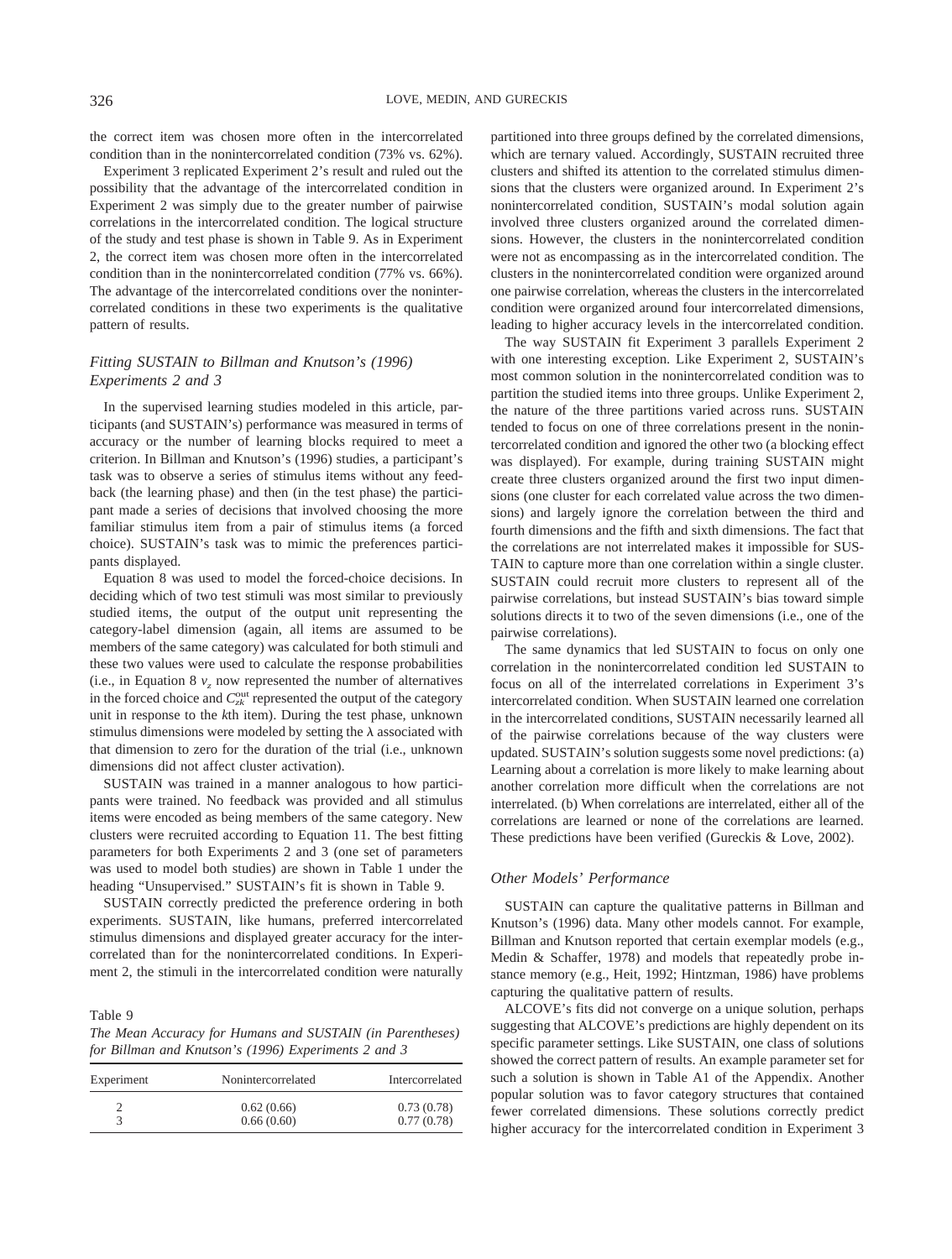but incorrectly predict higher accuracy for the nonintercorrelated condition in Experiment 2. A third common solution was to predict near equal performance in both conditions for both experiments. Given the large number of training items (each of which corresponds to a hidden unit in ALCOVE), it is difficult to understand ALCOVE's account of the data. In contrast, SUSTAIN's clustering account is interpretable and has proven useful in generating behavioral predictions.

#### *Modeling Category Construction*

In category construction (i.e., sorting studies), human participants are given cards depicting the stimuli and freely sort the cards into piles that naturally order the stimuli. In other words, participants sort the stimuli into the natural substructures of the category without any supervision. In Billman and Knutson's (1996) studies, we saw that participants preferred stimulus organizations in which the perceptual dimensions were intercorrelated. Category construction studies reveal a contrasting pattern: Participants tend to sort stimuli along a single dimension. This behavior persists even when alternate organizations respect the intercorrelated nature of the stimuli (Medin et al., 1987).

For example, Medin et al. (1987) found that participants tended to sort the stimulus set depicted in Table 10 along one of the four perceptual dimensions (e.g., participants placed all the stimuli with angular heads in one pile and all the stimuli with round heads in a second pile) even though there was a natural grouping of the stimuli that captured the intercorrelated family resemblance structure of the stimulus set (i.e., the stimuli in the left column of Table 10 in one pile and the stimuli in the right column in the second pile).

#### *Modeling Sorting Behavior With SUSTAIN*

SUSTAIN was applied to the sorting data from Medin et al.'s (1987) Experiment 1 in hopes of reconciling the apparent contradictory findings from category construction studies and Billman and Knutson's (1996) studies. In Experiment 1, participants were instructed to sort the stimuli into two equally sized piles. Stimuli were cartoon-like animals that varied on four binary-valued perceptual dimensions (head shape, number of legs, body markings, and tail length). The logical structure of the items is shown in Table 10. The basic finding was that participants sorted along a single dimension as opposed to sorting stimuli according to their intercorrelated structure (i.e., family resemblance structure).

SUSTAIN was applied to the stimulus set from Experiment 1. SUSTAIN, like Medin et al.'s (1987) participants, was constrained

Table 10

|            |  | The Logical Structure of the Perceptual Dimensions in Medin et |  |  |
|------------|--|----------------------------------------------------------------|--|--|
| al. (1987) |  |                                                                |  |  |

|                                      | Stimuli                              |  |
|--------------------------------------|--------------------------------------|--|
| 1111<br>1110<br>1101<br>1011<br>0111 | 0000<br>0001<br>0010<br>0100<br>1000 |  |

to only create two piles (i.e., clusters). This was accomplished by not allowing SUSTAIN to recruit a third cluster.<sup>5</sup> SUSTAIN was presented with the items from Table 10 for 10 training blocks. The multiple blocks were intended to mirror human participants' examination of the stimulus set and their ruminations as to how to organize the stimuli. The critical question is how will SUSTAIN's two clusters be organized? Using the same parameters that were used in Billman and Knutson's (1996) studies (see Table 1 under the heading "Unsupervised"), SUSTAIN correctly predicted that the majority of sorts will be organized along one stimulus dimension. In particular, SUSTAIN predicted that 99% of sorts should be unidimensional and 1% of sorts should respect the intercorrelated structure of the stimulus set.

SUSTAIN's natural bias to focus on a subset of stimulus dimensions (which is further stressed by the selective attention mechanism) led it to predict the predominance of unidimensional sorts. Attention was directed toward stimulus dimensions that consistently matched at the cluster level. This led to certain dimensions becoming more salient over the course of learning (i.e., their  $\lambda$  attention value became larger). The dimension that developed the greatest saliency over the course of learning became the basis for the unidimensional sort. Thus, SUSTAIN predicts that the dimension a participant sorts the stimuli on is dependent on the order in which the participant encounters the stimuli. Of course, there are other possible explanations for why humans sort on a particular dimension (e.g., individual differences in a priori dimensional saliency). However, Gureckis and Love (2002) recently tested SUSTAIN's stimulus ordering prediction in a sequential sorting study, and human participants displayed the ordering result that SUSTAIN predicts.

It is interesting to note that SUSTAIN was able to account for both Billman and Knutson's (1996) data and Medin et al.'s (1987) data despite the differences in the findings. Participants in Billman and Knutson's studies infrequently organized the stimulus set along one dimension (especially in the intercorrelated conditions) because the correlations between dimensions were perfect. In contrast, each pairwise correlation in Medin et al. contained two exceptions (see Table 10). The perfect correlations in Billman and Knutson's studies led SUSTAIN to focus on a set of dimensions and not a single dimension.

The combined fits of Billman and Knutson's (1996) studies and Medin et al. (1987) suggest that the saliency of stimulus dimensions changes as a result of unsupervised learning and that the correlated structure of the world is most likely to be respected when there are numerous intercorrelated dimensions that are strong. Indeed, Younger and Cohen (1986) reported that even 10-month-old infants are sensitive to perfect correlations (see Gureckis & Love, in press, for SUSTAIN's account of the developmental trends).

SUSTAIN predicts that the intercorrelated structure of a stimulus set can also be discovered when the intercorrelations are imperfect (as in Medin et al., 1987) if the correlations are numerous. In cases where the total number of correlations is modest, and the correlations are weak and not interrelated, SUSTAIN predicts that stimuli will be organized along a single dimension.

<sup>5</sup> This modification proved to be unnecessary because an unmodified version of SUSTAIN recruited two clusters in 99% of simulations.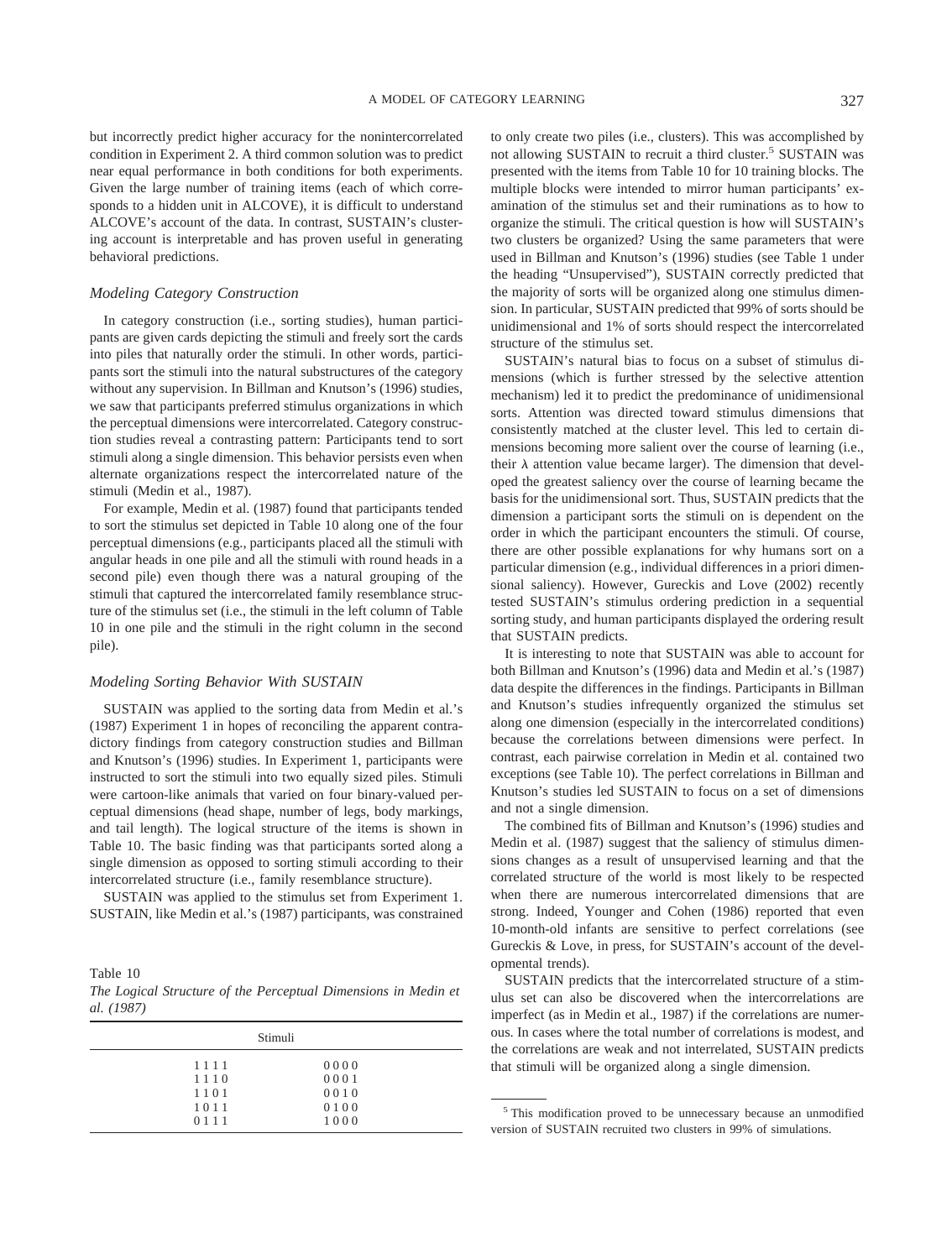#### General Discussion

SUSTAIN is motivated by a few simple principles yet can account for a wide range of data. SUSTAIN begins small and expands its architecture when the problem dictates it. SUSTAIN expands in response to surprising events (e.g., a prediction error in a supervised learning task or a stimulus that mismatches existing knowledge structures in an unsupervised learning task). SUSTAIN expands its architecture by adding a cluster that encodes the surprising event. Future events can then be understood in terms of the new cluster (as well as the existing clusters). When a surprising event does not occur, similar items are clustered together. Clusters that are activated by numerous stimuli serve as abstractions that can be continuously updated. This simple learning procedure allows SUSTAIN to infer a category's structure. The category substructure SUSTAIN uncovers is dictated not only by the structure of the world (i.e., the actual structure of the categories) but by the learning task or current goals. SUSTAIN acquires different knowledge structures depending on the current learning task (e.g., inference, classification, unsupervised learning, category construction, etc.). The data fits presented here suggest that SUSTAIN discovers category substructure in a manner close to how human learners do.

For example, SUSTAIN successfully fit the learning curves from Nosofsky, Gluck, et al.'s (1994) replication of Shepard et al.'s (1961) studies of classification learning by matching its complexity to that of the learning problem. SUSTAIN's solutions to the six problems were highly interpretable. Although these data suggest that item learning should always be more difficult than category learning, SUSTAIN was able to fit Medin et al.'s (1983) data on identification and category learning in which human learners displayed an identification learning advantage with distinctive stimuli. SUSTAIN modeled these data by capturing an interaction between learning task and stimulus type in which identification learning benefits more than category learning from distinctive stimuli. Again, SUSTAIN's solution was interpretable; distinctive stimuli reduced the benefit of abstraction and attenuated the effects of cluster competition (both of these factors favor identification learning relative to category learning). The simulations suggest an explanation for why experts are proficient at operating at more specific (i.e., lower) category levels—when stimuli are perceived as more distinct, the preferred level of categorization tends to shift toward a more specific level. SUSTAIN offers a mechanistic account (that is motivated by a few simple principles) for why this shift should occur.

Without altering its operation, SUSTAIN also was able to capture data (Yamauchi et al., 2002; Yamauchi & Markman, 1998) comparing human inference and classification learning. In particular, SUSTAIN correctly predicted that inference learning is better suited for linear category structures, whereas classification is best matched with nonlinear category structures. The knowledge structures SUSTAIN acquired (e.g., the prototype of each category in the case of inference learning with the linear category structure) allowed it to correctly predict that inference followed by classification is a more efficient task ordering than the reverse ordering. In the case of the linear category structure, there was a tangible benefit of abstraction (which contrasted with the detrimental effects of abstraction in the Medin et al., 1983, study).

Finally, SUSTAIN was able to account for human learning in a series of unsupervised learning tasks. SUSTAIN's clustering process allowed it to correctly predict that human learners favor intercorrelated category structures (Billman & Knutson, 1996). Without altering the parameter values, SUSTAIN was also able to account for studies in which humans sort intercorrelated stimuli along a single dimension (Medin et al., 1987). SUSTAIN resolves this apparent contradiction in terms of the nature (intercorrelated vs. nonintercorrelated), strength, and numerosity of the correlations.

#### *Future Directions*

One exciting avenue of future work is applying SUSTAIN to kindred areas of psychological research such as object recognition research. SUSTAIN may inform theories and models of object recognition. Tarr and Pinker (1989) argued that object recognition is viewpoint dependent. According to Tarr and Pinker, people represent an object as a collection of 2-D views, as opposed to representing an object as a structural description that includes the object's features and the spatial relations among the features (e.g., Biederman, 1987). Multiple-view theories and models bear a resemblance to exemplar categorization models in that abstraction occurs indirectly by storing many examples–views of a category–object. Poggio and Edelman's (1990) multiple-views model of object recognition interpolated among all views of an object observed when classifying a novel view. Like exemplar models, Poggio and Edelman's model is not very economical and stores every training example. SUSTAIN may offer a better approach. SUSTAIN only stores views when SUSTAIN makes an incorrect prediction. In this fashion, SUSTAIN may only need to recruit a few clusters to correctly identify an object from a novel view. Views that are very similar or vary on input dimensions that are not critical to identifying the object would share a common cluster. An object whose appearance varies greatly with a change in viewpoint (e.g., a car) would require more clusters (i.e., stored views) than an object whose appearance differs little across viewpoints (e.g., a basketball). Applying SUSTAIN to object recognition data could lead to novel predictions and would go far in integrating categorization and object recognition research.

Beyond its potential to improve our understanding of the related domains of categorization and object recognition, the ideas underlying SUSTAIN may successfully address a fundamental flaw in the exemplar and view-based frameworks. In these approaches, the notion of an exemplar (or view) is typically left undefined (cf. Logan, 1988). To illustrate the problem, consider a learner focusing on a chair while walking across a room. At every moment the learner is exposed to a slightly different image. The viewpoint is constantly changing and with it changes a number of the chair's properties (e.g., the visible features, albedo, etc.). After walking across the room, is one exemplar stored or are a million stored? Exemplar models do not address this fundamental question but SUSTAIN does. SUSTAIN only recruits a new cluster in response to a surprising event. In the above example, all the above information would be integrated into a single cluster unless something unexpected was encountered. SUSTAIN does not merely replace one problem (defining what an exemplar is) with another (defining what a cluster is) either. SUSTAIN specifies when and how clusters are formed and updated. SUSTAIN's clustering method may prove useful in understanding how humans individuate in general (cf. Barsalou, Huttenlocher, & Lamberts, 1998).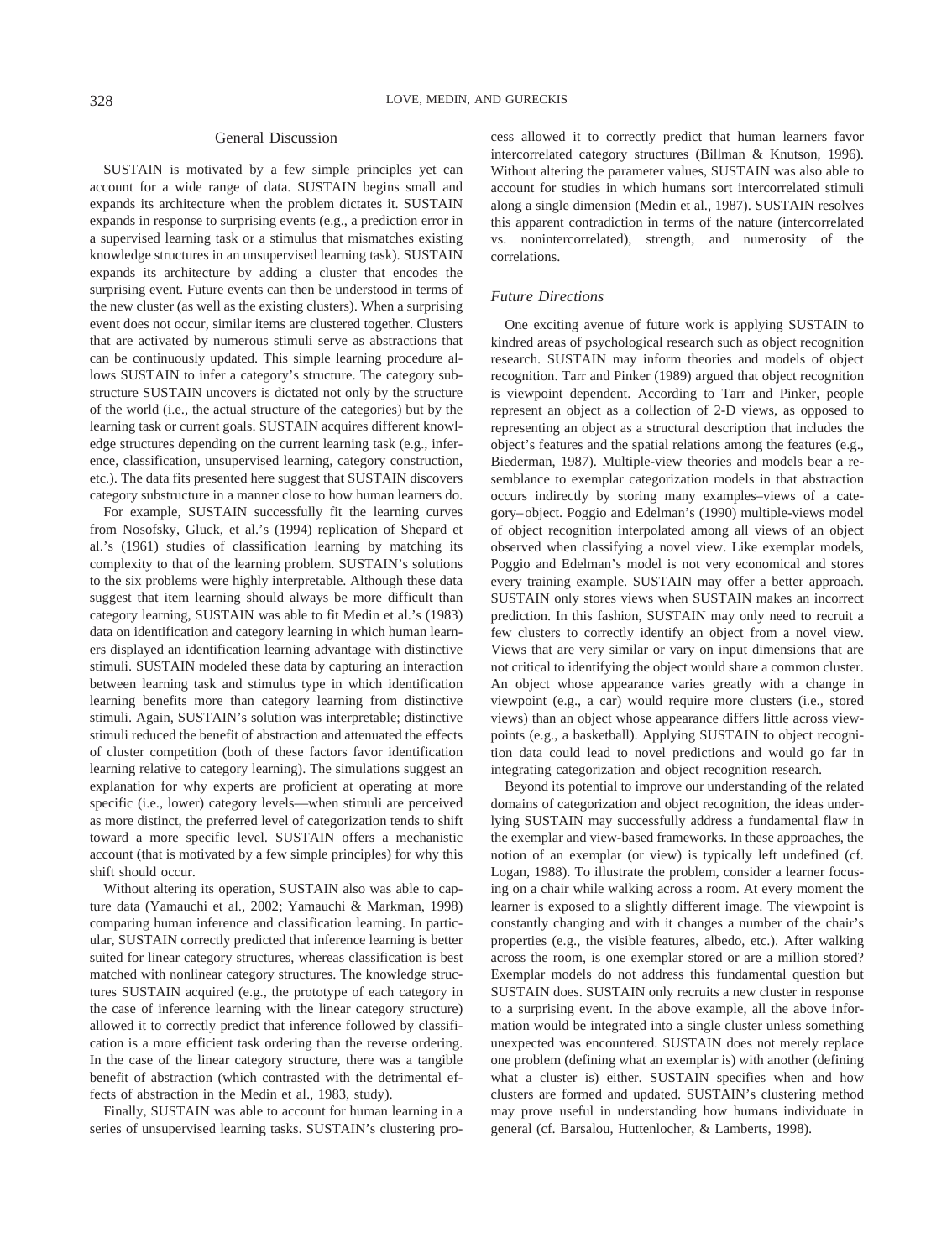Future improvements in SUSTAIN will likely focus on its cluster recruitment strategy and its psychological underpinnings. The current recruitment strategy is somewhat idealized. To account for a broader range of learning data, mechanisms will probably need to be probabilistic and have the ability to remove and combine existing clusters. Fortunately, work in the machine learning literature (Aha, Kibler, & Albert, 1991; Bradshaw, 1987) suggests avenues for these future explorations.

#### *Implications*

Human category learning is influenced by the structure inherent in the world, but human learning is also flexible and adaptive. For example, human learning is affected by how the learner interacts with the stimuli, the learner's goals, and the nature of the stimuli. Humans can learn under either supervised or unsupervised conditions. Within these broad learning modes, important differences exist. For example, inference and classification learning are both supervised learning modes but they give rise to very different acquisition patterns. A key challenge for models of categorization is to show corresponding flexibility without losing the ability to predict patterns of performance.

The most distinctive contribution of SUSTAIN is that it addresses the different ways in which goals and tasks affect learning. In doing so, SUSTAIN extends the scope of categorization models. Although previous models have been able to account for supervised category learning at a fine level of detail, they have not demonstrated a corresponding breadth with respect to multiple learning procedures. SUSTAIN's fit of the data sets represents an existence proof that a greater range of findings can be addressed by models of categorization. We believe that this is an important step because a move toward a greater variety of conditions that affect learning is also a move toward greater realism and ecological validity.

In addition to extending the space of tasks and data that can be formally modeled, SUSTAIN provides an explanation of how these different tasks and data sets are interrelated. This is critical. As we explore new paradigms to gain additional perspectives on the nature of human categorization, there is a risk that the findings will fracture, leading to different theories and models for different tasks. SUSTAIN brings together a number of seemingly disparate tasks in a coherent manner using a single set of principles.

SUSTAIN's achievements are not at the cost of an overly complex formalism. SUSTAIN is a fairly idealized and simple model, motivated by a few interrelated principles. Its operation is straightforward—start simple and add complexity (i.e., clusters) as needed. The fact that these principles appear to be successful in accounting for otherwise counterintuitive data suggests that human categorization also favors starting simple and adding complexity as needed (see also Ahn & Medin, 1992).

#### References

- Aha, D. W., Kibler, D., & Albert, M. K. (1991). Instance-based learning algorithms. *Machine Learning, 6,* 37.
- Ahn, W. K., & Medin, D. L. (1992). A two-stage model of category construction. *Cognitive Science, 16,* 81–121.
- Anderson, J. (1991). The adaptive nature of human categorization. *Psychological Review, 98,* 409–429.
- Ash, T. (1989). Dynamic node creation in backpropagation networks. *Connection Science, 1,* 365–375.
- Ashby, F., Alfonso-Reese, L., Turken, A., & Waldron, E. (1998). A neuropsychological theory of multiple-systems in category learning. *Psychological Review, 105,* 442–481.
- Ashby, F., Queller, S., & Berretty, P. M. (1999). On the dominance of unidimensional rules in unsupervised categorization. *Perception & Psychophysics, 61,* 1178–1199.
- Ashby, F. G., & Townsend, J. T. (1986). Varieties of perceptual independence. *Psychological Review, 93,* 154–179.
- Azimi-Sadjadi, M. R., Sheedvash, S., & Trujillo, F. O. (1993). Recursive dynamic node creation in multilayer neural networks. *IEEE Transactions on Neural Networks, 4,* 242–256.
- Barsalou, L. W. (1985). Ideals, central tendency, and frequency of instantiation as determinants of graded structure of categories. *Journal of Experimental Psychology: Learning, Memory, and Cognition, 11,* 629– 654.
- Barsalou, L. W. (1991). Deriving categories to achieve goals. In G. H. Bower (Ed.), *The psychology of learning and motivation: Advances in research and theory* (Vol. 27, pp. 1–64). San Diego, CA: Academic Press.
- Barsalou, L. W., Huttenlocher, J., & Lamberts, K. (1998). Basing categorization on individuals and events. *Cognitive Psychology, 36,* 203–272.
- Berlin, B., Breedlove, D. E., & Raven, P. (1972). General principles of classification and nomenclature in folk biology. *American Anthropologist, 75,* 214–242.
- Biederman, I. (1987). Recognition-by-components: A theory of human image understanding. *Psychological Review, 94,* 115–147.
- Billman, D., & Knutson, J. (1996). Unsupervised concept learning and value systematicity: A complex whole aids learning the parts. *Journal of Experimental Psychology: Learning, Memory, and Cognition, 22,* 458– 475.
- Bradshaw, G. (1987). Learning about speech sounds: The NEXUS project. In P. Langley (Ed.), *Proceedings of the Fourth International Workshop on Machine Learning* (pp. 1–11). Irvine, CA: Morgan Kaufmann.
- Bruner, J. S., Goodnow, J. J., & Austin, G. A. (1956). *A study of thinking.* New York: Wiley.
- Busemeyer, J., & McDaniel, M. A. (1997). The abstraction of intervening concepts from experience with multiple input-multiple output causal environments. *Cognitive Psychology, 32,* 1–48.
- Carpenter, G. A., & Grossberg, S. (1987). A massively parallel architecture for a self-organizing neural pattern recognition machine. *Computer Vision, Graphics, and Image Proceedings, 37,* 54–115.
- Carpenter, G. A., Grossberg, S., & Reynolds, J. H. (1991). ARTMAP: Supervised real-time learning and classification of nonstationary data by a self-organizing neural network. *Neural Networks, 4,* 565–588.
- Chin-Parker, S., & Ross, B. H. (2002). The effect of category learning on sensitivity to within category correlations. *Memory & Cognition, 30,* 353–362.
- Cho, S. (1997). Self-organizing map with dynamical node splitting: Application to handwritten digit recognition. *Neural Computation, 9,* 1345– 1355.
- Clapper, J. P., & Bower, G. H. (1991). Learning and applying category knowledge in unsupervised domains. *Psychology of Learning and Motivation, 27,* 65–108.
- Corter, J. E., & Gluck, M. A. (1992). Explaining basic categories: Feature predictability and information. *Psychological Bulletin, 111,* 291–303.
- Diamond, R., & Carey, S. (1986). Why faces are and are not special: An effect of expertise. *Journal of Experimental Psychology: General, 115,* 107–117.
- Elman, J. L. (1994). Implicit learning in neural networks: The importance of starting small. In C. Umilta & M. Moscovitch (Eds.), *Attention and performance XV: Conscious and nonconscious information processing* (pp. 861–888). Cambridge, MA: MIT Press.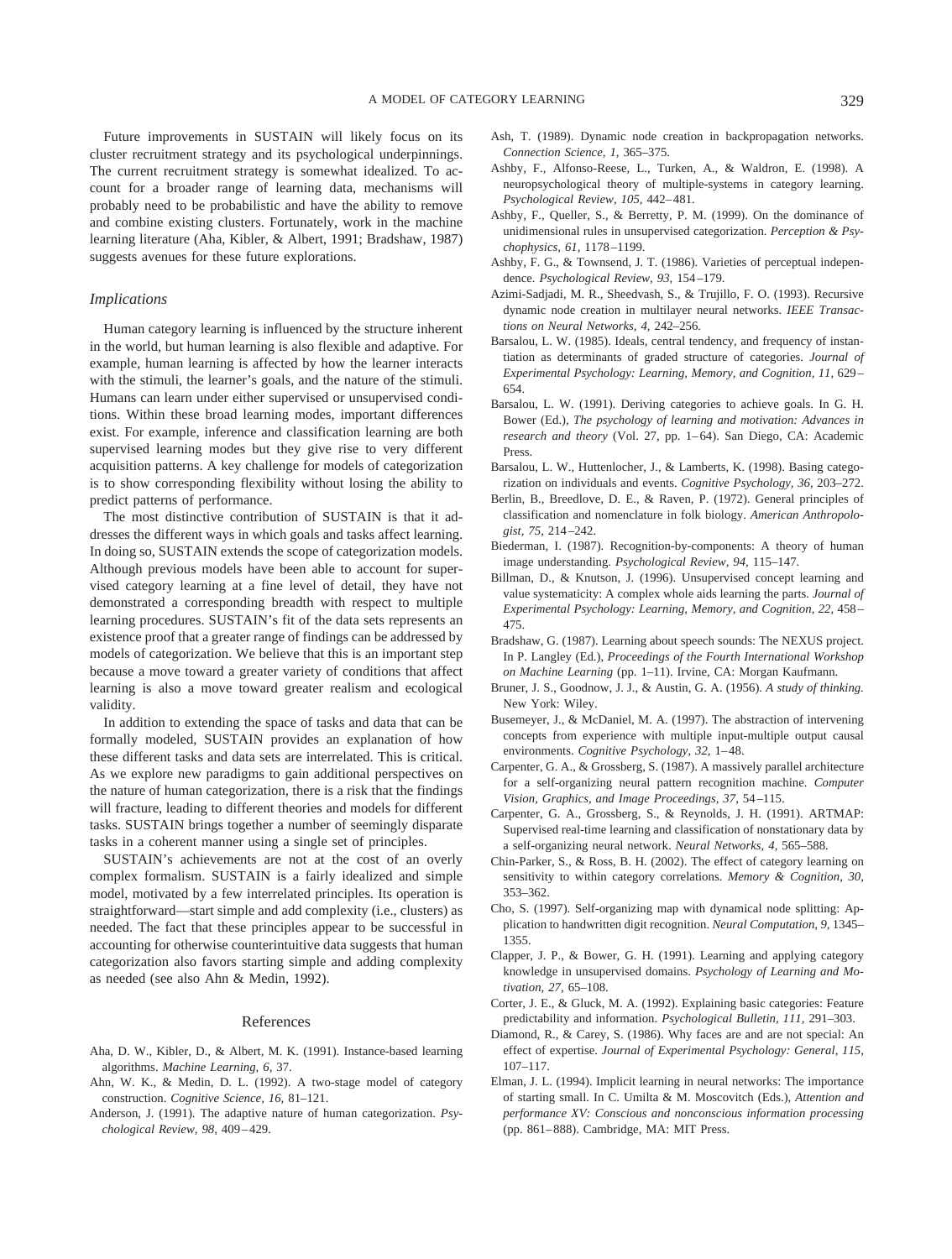- Estes, W. K. (1994). *Classification and cognition.* New York: Oxford University Press.
- Fahlman, S. E., & Lebiere, C. (1990). The cascade-correlation learning architecture. In D. S. Touretzky (Ed.), *Advances in neural information processing systems 2. Proceedings of the 1989 conference* (pp. 524– 532). San Mateo, CA: Morgan Kaufmann.
- Farah, M. J. (1992). Is an object an object an object? Cognitive and neuropsychological investigations of domain specificity in visual object recognition. *Current Directions in Psychological Science, 1,* 164–169.
- Feldman, J. (2000, October 5). Minimization of boolean complexity in human concept learning. *Nature, 407,* 630–633.
- Garner, W. R., & Whitman, J. (1965). Form and amount of internal structure as factors in free-recall learning of nonsense words. *Journal of Verbal Learning and Verbal Behavior, 4,* 257–266.
- Gauthier, I., & Tarr, M. J. (1997). Becoming a "Greeble" expert: Exploring the face recognition mechanism. *Vision Research, 37,* 1673–1682.
- Geman, S., Bienenstock, E., & Doursat, R. (1992). Neural networks and the bias/variance dilemma. *Neural Computation, 4,* 1–58.
- Gluck, M. A., & Bower, G. H. (1988). From conditioning to category learning: An adaptive network model. *Journal of Experimental Psychology: General, 117,* 225–244.
- Goldstone, R. L. (1996). Isolated and interrelated concepts. *Memory & Cognition, 24,* 608–628.
- Goldstone, R. L., Schyns, P. G., & Medin, D. L. (1997). Learning to bridge between perception and cognition. In R. L. Goldstone, P. G. Schyns, & D. L. Medin (Eds.), *The psychology of learning and motivation* (Vol. 36, pp. 1–14). San Diego, CA: Academic Press.
- Gosselin, F., & Schyns, P. (2001). Why do we SLIP to the basic-level? Computational constraints and their implementation. *Psychological Review, 108,* 735–758.
- Gureckis, T., & Love, B. C. (2002). Who says models can only do what you tell them? Unsupervised category learning data, fits, and predictions. In W. D. Gray & C. D. Schunn (Eds.), *Proceedings of the 24th Annual Conference of the Cognitive Science Society* (pp. 399–404). Hillsdale, NJ: Erlbaum.
- Gureckis, T., & Love, B. C. (2003). Towards a unified account of supervised and unsupervised learning. *Journal of Experimental and Theoretical Artificial Intelligence, 15,* 1–14.
- Gureckis, T., & Love, B. C. (in press). Common mechanisms in infant and adult category learning. *Infancy.*
- Hartigan, J. A. (1975). *Clustering algorithms.* New York: Wiley.
- Heit, E. (1992). Categorization using chains of examples. *Cognitive Psychology, 24,* 341–380.
- Heit, E., & Rubinstein, J. (1994). Similarity and property effects in inductive reasoning. *Journal of Experimental Psychology: Learning, Memory, and Cognition, 20,* 411–422.
- Hintzman, D. L. (1986). Schema abstraction in a multiple-trace memory model. *Psychological Review, 93,* 411–428.
- Homa, D., & Cultice, J. (1984). Role of feedback, category size, and stimulus distortion on the acquisition and utilization of ill-defined categories. *Journal of Experimental Psychology: Learning, Memory, and Cognition, 10,* 83–94.
- Hovland, C. L., & Weiss, W. (1953). Transmission of information concerning concepts through positive and negative information. *Journal of Experimental Psychology, 45,* 175–182.
- Johnson, K. E., & Mervis, C. B. (1997). Effects of varying levels of expertise on the basic level of categorization. *Journal of Experimental Psychology: General, 126,* 248–277.
- Karnin, E. D. (1990). A simple procedure for pruning back-propagation trained neural networks. *IEEE Transactions on Neural Networks, 1,* 239–242.
- Kohonen, T. (1982). Self-organizing formation of topologically correct feature maps. *Biological Cybernetics, 43,* 59–69.
- Kruschke, J. K. (1992). ALCOVE: An exemplar-based connectionist model of category learning. *Psychological Review, 99,* 22–44.
- Kruschke, J. K. (1993). Human category learning: Implications for back propagation models. *Connection Science, 5,* 3–36.
- Kruschke, J. K., & Movellan, J. R. (1991). Benefits of gain: Speeding learning and minimal hidden layers in back-propagation networks. *IEEE Transactions on Systems, Man, and Cybernetics, 99,* 21.
- Lassaline, M. E. (1996). Structural alignment in induction and similarity. *Journal of Experimental Psychology: Learning, Memory, and Cognition, 22,* 754–770.
- Lee, M. D., & Navarro, D. J. (2002). Extending the ALCOVE model of category learning to featural stimulus domains. *Psychonomic Bulletin & Review, 9,* 43–58.
- Levine, D. (1996). *Users guide to the pgapack parallel genetic algorithm library* (Tech. Rep. No. ANL-95/18). Argonne, IL: Argonne National Laboratory.
- Logan, G. D. (1988). Towards an instance theory of automatization. *Psychological Review, 95,* 492–527.
- Lopez, A., Atran, S., Coley, J. D., Medin, D. L., & Smith, E. E. (1997). The tree of life: Universal and cultural features of folk biological taxonomies and inductions. *Cognitive Psychology, 32,* 251–295.
- Love, B. C. (2000). Learning at different levels of abstraction. In L. R. Gleitman & A. K. Joshi (Eds.), *Proceedings of the 22nd Annual Conference of the Cognitive Science Society* (pp. 800–805). Mahwah, NJ: Erlbaum.
- Love, B. C. (2001). Three deadly sins of category learning modelers. *Behavioral and Brain Sciences, 24,* 687–688.
- Love, B. C. (2002). Comparing supervised and unsupervised category learning. *Psychonomic Bulletin & Review, 9,* 829–835.
- Love, B. C. (2003). The multifaceted nature of unsupervised category learning. *Psychonomic Bulletin & Review, 10,* 190–197.
- Love, B. C., Markman, A. B., & Yamauchi, T. (2000). Modeling classification and inference learning. In H. Kautz & B. Porter (Eds.), *Proceedings of the Seventeenth National Conference on Artificial Intelligence* (pp. 136–141). Cambridge, MA: MIT Press.
- Love, B. C., & Medin, D. L. (1998a). Modeling item and category learning. In M. A. Gernsbacher & S. J. Derry (Eds.), *Proceedings of the 20th Annual Conference of the Cognitive Science Society* (pp. 639–644). Mahwah, NJ: Erlbaum.
- Love, B. C., & Medin, D. L. (1998b). SUSTAIN: A model of human category learning. In C. Rich & J. Mostow (Eds.), *Proceedings of the Fifteenth National Conference on Artificial Intelligence* (pp. 671–676). Cambridge, MA: MIT Press.
- Luce, R. D. (1959). *Individual choice behavior: A theoretical analysis.* Westport, CT: Greenwood Press.
- Maddox, W. T., & Ashby, F. G. (1993). Comparing decision bound and exemplar models of categorization. *Perception & Psychophysics, 53,* 49–70.
- Malt, B. C. (1995). Category coherence in cross-cultural perspective. *Cognitive Psychology, 29,* 85–148.
- Malt, B. C., Murphy, G. L., & Ross, B. H. (1995). Predicting features for members of natural categories when categorization is uncertain. *Journal of Experimental Psychology: Learning, Memory, and Cognition, 21,* 646–661.
- Markman, A. B., & Makin, V. S. (1998). Referential communication and category acquisition. *Journal of Experimental Psychology: General, 127,* 331–354.
- Markman, A. B., & Ross, B. H. (2003). Category use and category learning. *Psychological Bulletin, 129,* 592–613.
- Marr, D. (1982). *Vision.* San Francisco: Freeman.
- McKinley, S. C., & Nosofsky, R. M. (1996). Selective attention and the formation of linear decision boundaries. *Journal of Experimental Psychology: Human Perception and Performance, 22,* 294–317.
- Medin, D. L., & Bettger, J. G. (1994). Presentation order and recognition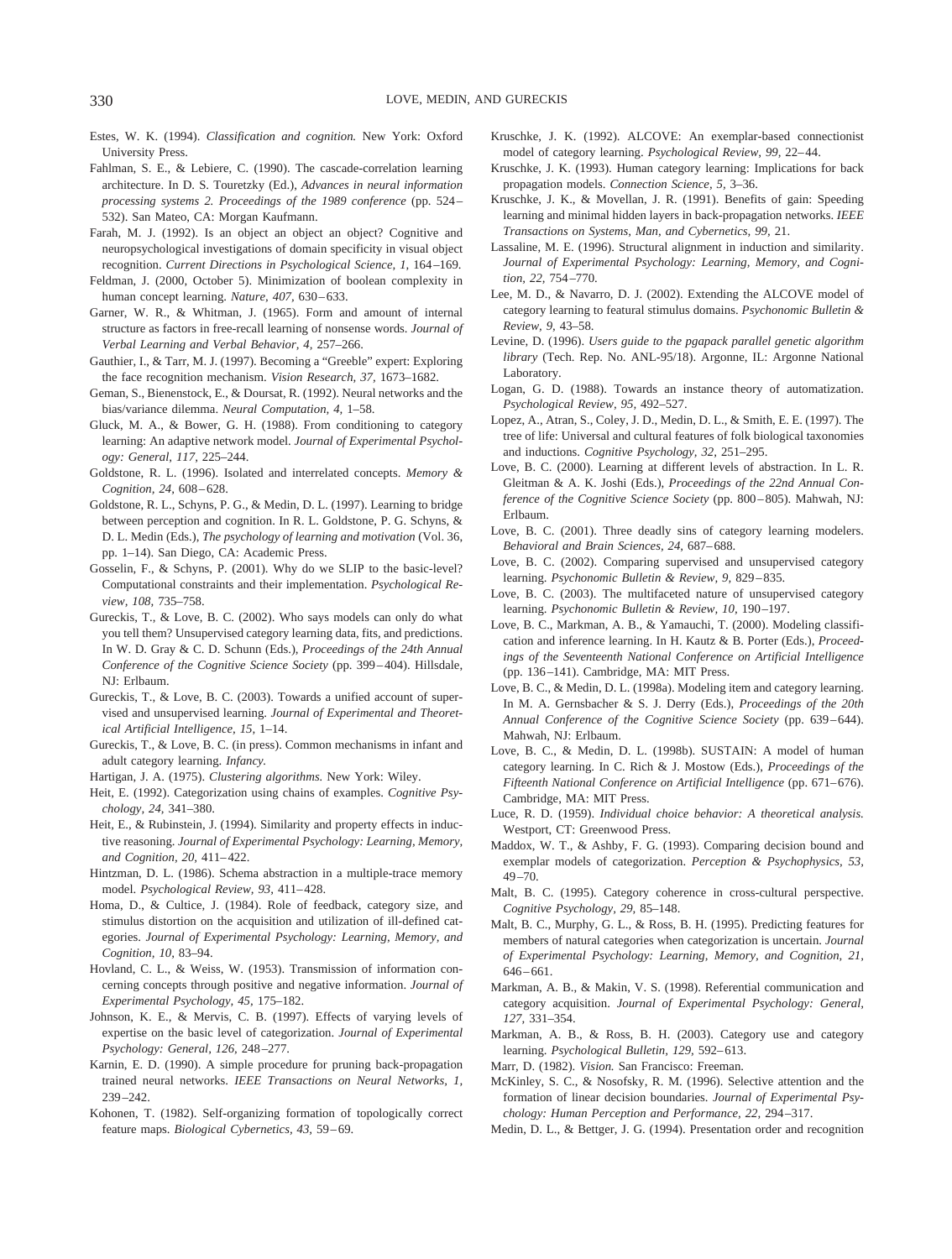of categorically related examples. *Psychonomic Bulletin & Review, 1,* 250–254.

- Medin, D. L., Dewey, G. I., & Murphy, T. D. (1983). Relationships between item and category learning: Evidence that abstraction is not automatic. *Journal of Experimental Psychology: Learning, Memory, and Cognition, 9,* 607–625.
- Medin, D. L., Lynch, E. B., Coley, J. D., & Atran, S. (1997). Categorization and reasoning among tree experts: Do all roads lead to Rome? *Cognitive Psychology, 32,* 49–96.
- Medin, D. L., & Schaffer, M. M. (1978). Context theory of classification learning. *Psychological Review, 85,* 207–238.
- Medin, D. L., & Shoben, E. J. (1988). Context and structure in conceptual combination. *Cognitive Psychology, 20,* 158–190.
- Medin, D. L., Wattenmaker, W. D., & Hampson, S. E. (1987). Family resemblance, conceptual cohesiveness, and category construction. *Cognitive Psychology, 19,* 242–279.
- Minsky, M. L., & Papert, S. (1969). *Perceptrons: An introduction to computational geometry.* Cambridge, MA: MIT Press.
- Murphy, G. L., & Medin, D. L. (1985). The role of theories in conceptual coherence. *Psychological Review, 92,* 289–316.
- Murphy, G. L., & Ross, B. H. (1994). Predictions from uncertain categorizations. *Cognitive Psychology, 27,* 148–193.
- Nosofsky, R. M. (1986). Attention, similarity, and the identificationcategorization relationship. *Journal of Experimental Psychology: General, 115,* 39–57.
- Nosofsky, R. M. (1991a). Relation between the rational model and the context model of categorization. *Psychological Science, 2,* 416–421.
- Nosofsky, R. M. (1991b). Tests of an exemplar model for relating perceptual classification and recognition memory. *Journal of Experimental Psychology: Human Perception and Performance, 17,* 3–27.
- Nosofsky, R. M., Gluck, M. A., Palmeri, T. J., McKinley, S. C., & Glauthier, P. (1994). Comparing models of rule based classification learning: A replication and extension of Shepard, Hovland, and Jenkins (1961). *Memory & Cognition, 22,* 352–369.
- Nosofsky, R. M., Palmeri, T. J., & McKinley, S. C. (1994). Rule-plusexception model of classification learning. *Psychological Review, 101,* 53–79.
- Osherson, D. N., Smith, E. E., Wilkie, O., Lopez, A., & Shafir, E. (1990). Category-based induction. *Psychological Review, 97,* 185–200.
- Poggio, T., & Edelman, S. (1990, January 18). A network that learns to recognize three-dimensional object. *Nature, 343,* 263–266.
- Posner, M. I., & Keele, S. W. (1968). On the genesis of abstract ideas. *Journal of Experimental Psychology, 77,* 241–248.
- Rhodes, G., Tan, S., Brake, S., & Taylor, K. (1989). Expertise and configural coding in face recognition. *British Journal of Psychology, 80,* 313–331.
- Rips, L. J. (1975). Inductive judgments about natural categories. *Journal of Verbal Learning and Verbal Behavior, 14,* 665–681.
- Rosch, E. (1975). Universals and cultural specifics in human categorization. In R. Brislin, S. Bochner, & W. Lanner (Eds.), *Cross-cultural perspectives on learning* (pp. 177–206). New York: Wiley.
- Rosch, E., & Mervis, C. B. (1975). Family resemblances: Studies in the internal structure of categories. *Cognitive Psychology, 7,* 573–605.
- Rosch, E., Mervis, C. B., Gray, W. D., Johnson, D. M., & Boyes-Braem, P. (1976). Basic objects in natural categories. *Cognitive Psychology, 8,* 382–439.
- Rosenblatt, F. (1958). The perceptron: A probabilistic model for information storage in the brain. *Psychological Review, 65,* 386–408.
- Ross, B. H. (1996). Category representations and the effects of interacting with instances. *Journal of Experimental Psychology: Learning, Memory, and Cognition, 22,* 1249–1265.
- Ross, B. H. (1997). The use of categories affects classification. *Journal of Memory and Language, 37,* 240–267.
- Rumelhart, D. E., Hinton, G. E., & Williams, R. J. (1986). Learning representations by back-propagating errors. *Nature, 323,* 533–536.
- Schank, R. C., Collins, G. C., & Hunter, L. E. (1986). Transcending inductive category formation in learning. *Behavioral and Brain Sciences, 9,* 639–686.
- Shepard, R. N. (1987, September 11). Toward a universal law of generalization for psychological science. *Science, 237,* 1317–1323.
- Shepard, R. N., Hovland, C. L., & Jenkins, H. M. (1961). Learning and memorization of classifications. *Psychological Monographs, 75*(13, Whole No. 517).
- Sloman, S. A. (1997). Explanatory coherence and the induction of properties. *Thinking and Reasoning, 3,* 81–110.
- Solomon, K. O., Medin, D. L., & Lynch, E. B. (1999). Concepts do more than categorize. *Trends in Cognitive Science, 3,* 99–105.
- Tanaka, J. W., & Taylor, M. (1991). Object categories and expertise: Is the basic level in the eye of the beholder? *Cognitive Psychology, 23,* 457–482.
- Tarr, M. J., & Pinker, S. (1989). Mental rotation and orientationdependence in shape recognition. *Cognitive Psychology, 21,* 233–282.
- Waxman, S. R. (1998). Linking object categorization and naming: Early expectations and the shaping role of language. In D. L. Medin (Ed.), *The psychology of learning and motivation* (Vol. 38, pp. 249–291). San Diego, CA: Academic Press.
- Widrow, B., & Hoff, M. E. (1960). Adaptive switching circuits. In *Western Electronic Show and Convention: Convention record* (Vol. 4, pp. 96– 104). New York: Institute of Radio Engineers.
- Yamauchi, T., Love, B. C., & Markman, A. B. (2002). Learning nonlinearly separable categories by inference and classification. *Journal of Experimental Psychology: Learning, Memory, and Cognition, 28,* 585– 593.
- Yamauchi, T., & Markman, A. B. (1998). Category learning by inference and classification. *Journal of Memory and Language, 39,* 124–149.
- Yamauchi, T., & Markman, A. B. (2000). Inference using categories. *Journal of Experimental Psychology: Learning, Memory, and Cognition, 26,* 776–795.
- Younger, B., & Cohen, L. B. (1986). Developmental change in infants' perception of correlations among attributes. *Child Development, 57,* 803–815.

(*Appendix follows*)